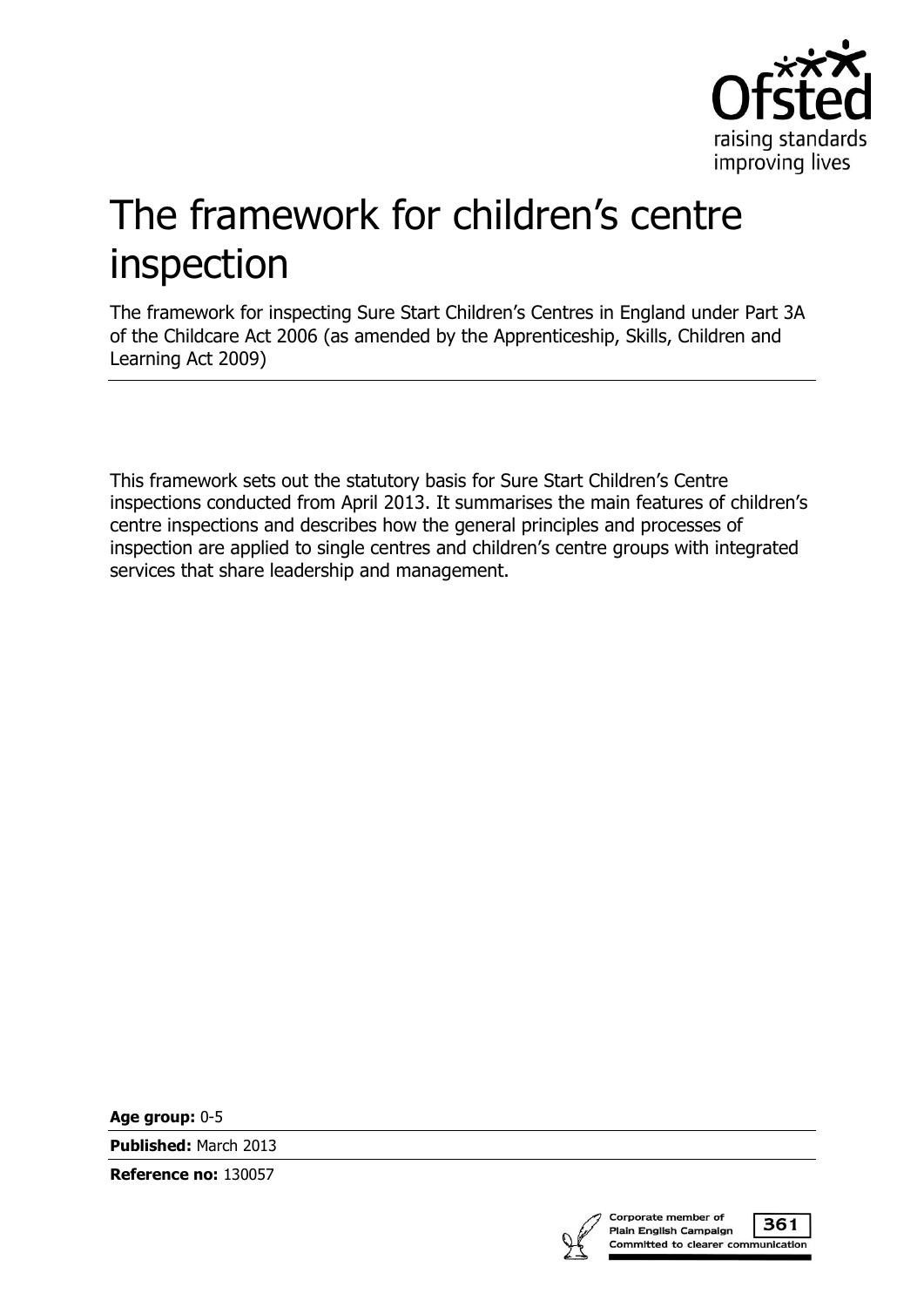The Office for Standards in Education, Children's Services and Skills (Ofsted) regulates and inspects to achieve excellence in the care of children and young people, and in education and skills for learners of all ages. It regulates and inspects childcare and children's social care, and inspects the Children and Family Court Advisory Support Service (Cafcass), schools, colleges, initial teacher training, work-based learning and skills training, adult and community learning, and education and training in prisons and other secure establishments. It assesses council children's services, and inspects services for looked after children, safeguarding and child protection.

If you would like a copy of this document in a different format, such as large print or Braille, please telephone 0300 123 1231, or email enquiries@ofsted.gov.uk.

You may reuse this information (not including logos) free of charge in any format or medium, under the terms of the Open Government Licence. To view this licence, visit www.nationalarchives.gov.uk/doc/open-government-licence/, write to the Information Policy Team, The National Archives, Kew, London TW9 4DU, or email: psi@nationalarchives.gsi.gov.uk.

This publication is available at www.ofsted.gov.uk/publications/130057.

To receive regular email alerts about new publications, including survey reports and school inspection reports, please visit our website and go to 'Subscribe'.

Royal Exchange Buildings St Ann's Square Manchester **M2 7LA** 

T: 0300 123 1231 Textphone: 0161 618 8524 E: enquiries@ofsted.gov.uk W: www.ofsted.gov.uk

No. 130057 © Crown copyright 2013

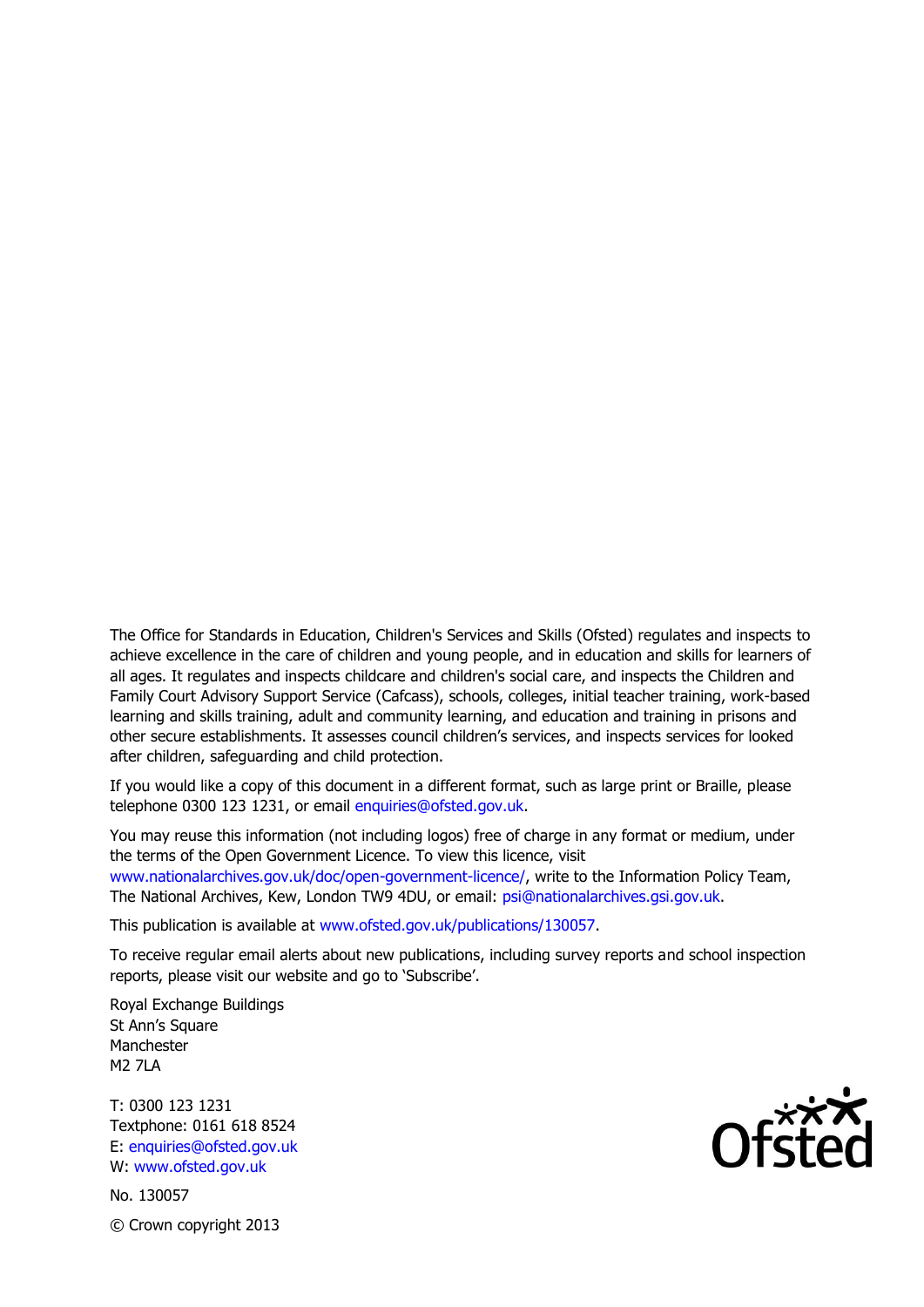# **Contents**

| <b>Introduction</b>                                                            | 4              |
|--------------------------------------------------------------------------------|----------------|
| What is the purpose of a children's centre inspection?                         | $\overline{4}$ |
| How does inspection promote improvement?                                       | $\overline{4}$ |
| Key features of the framework for children's centre inspection from April 2013 | 5              |
| Part A. Inspection policy and principles                                       | 6              |
| What are the legal requirements for the inspection of children's centres?      | 6              |
| What determines the timing of a children's centre inspection?                  | 6              |
| What are the principles of children's centre inspection?                       | $\overline{7}$ |
| What is the relationship between self-evaluation and inspection?               | 9              |
| Who inspects children's centres?                                               | 9              |
| The inspection grades inspectors use when making judgements                    | 10             |
| Part B. The focus of children's centre inspections                             | 10             |
| The key judgements made during children's centre inspections                   | 10             |
| The effectiveness of leadership, governance and management                     | 12             |
| Part C. The process of inspection                                              | 13             |
| What happens before the inspection?                                            | 13             |
| What happens during the inspection?                                            | 15             |
| How do the centre's leader and senior staff engage in the inspection?          | 17             |
| What happens after the inspection?                                             | 19             |
| <b>Annex A. Terminology</b>                                                    | 22             |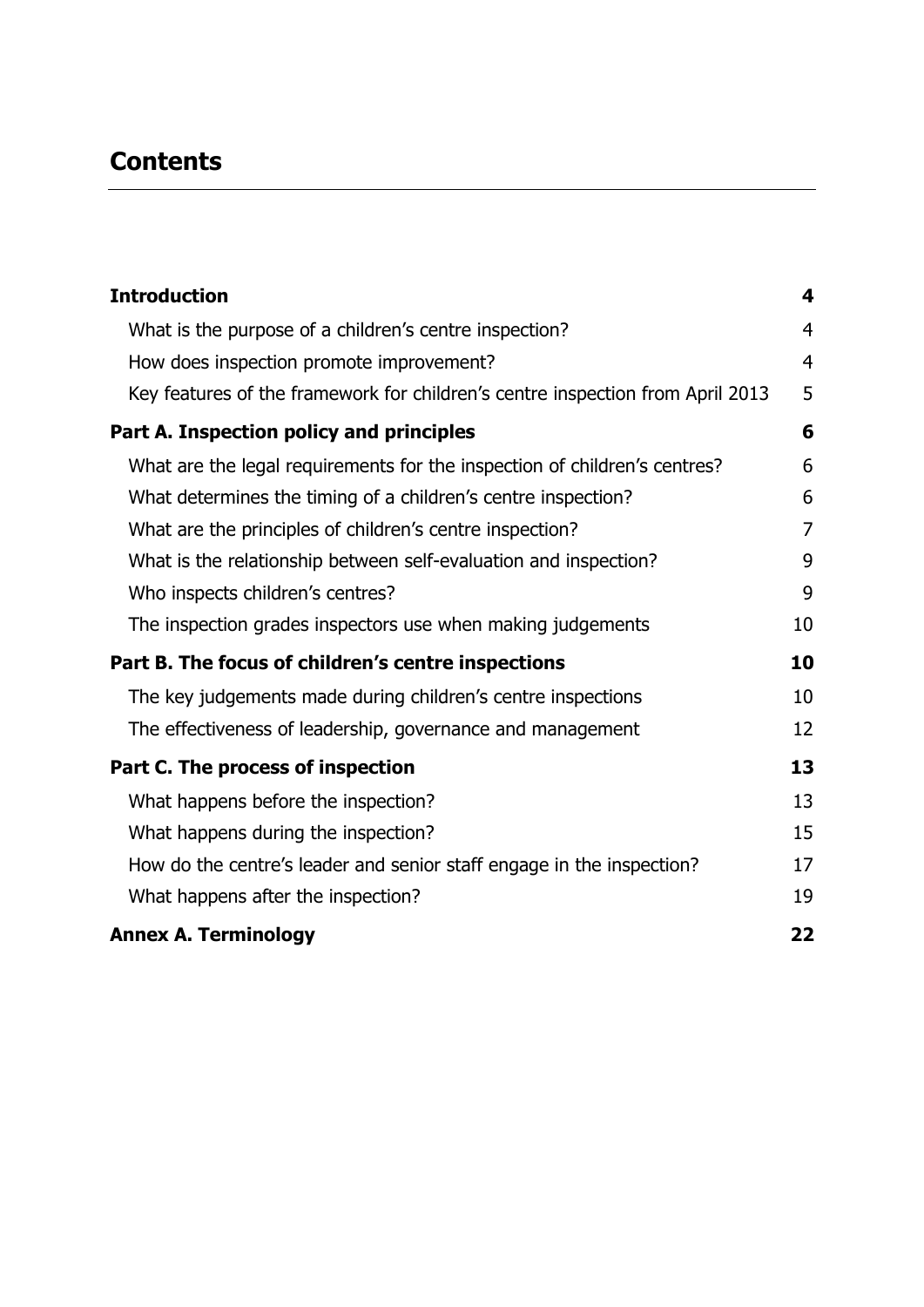

# <span id="page-3-0"></span>**Introduction**

# <span id="page-3-1"></span>**What is the purpose of a children's centre<sup>1</sup> inspection?**

- 1. The inspection of a children's centre provides an independent external evaluation of its effectiveness and what it should do to improve. This is based upon a range of evidence including that from partner organisations, parents and prospective parents who use the centre and its services, and inspectors' first-hand observation.
- 2. Ofsted's inspections of children's centres:
	- keep the Secretary of State for Education informed about the work of children's centres and their impact on improving outcomes for young children and their families
	- $\blacksquare$  keep local authorities, as the responsible authorities, informed about the quality of their children's centres
	- $\blacksquare$  provide parents<sup>2</sup> and prospective parents in the community in which the centre is located with information about the centre.

### <span id="page-3-2"></span>**How does inspection promote improvement?**

- 3. Ofsted is required to carry out its work in ways that encourage the services it inspects and regulates to improve, to be user-focused and to be efficient and effective in the use of resources.<sup>3</sup>
- 4. Ofsted inspection acts in a number of ways to drive and support children's centre improvement. Ofsted inspection:
	- raises expectations by setting the standards of performance and effectiveness expected of children's centres
	- $\blacksquare$  provides a sharp challenge and the impetus to act where improvement is needed
	- $\blacksquare$  clearly identifies strengths and weaknesses
	- recommends specific priorities for action that should be taken by the local authority and centre's staff to improve the children's centre
	- promotes rigour in the way local authorities evaluate the performance of their children's centres thereby enhancing the capacity of the local authority and of individual centres to improve the services being offered

 $<sup>1</sup>$  This document uses the term children's centre to describe a Sure Start Children's Centre as defined</sup> in Part 1 section 5A (4) of the Childcare Act 2006 (as amended by the Apprenticeship, Skills, Children and Learning Act 2009).<br><sup>2</sup> The term 'parents' refers to mothers, fathers and/or carers.

 $3$  Sections 117(1) and 119(1) of the Education and Inspections Act 2006.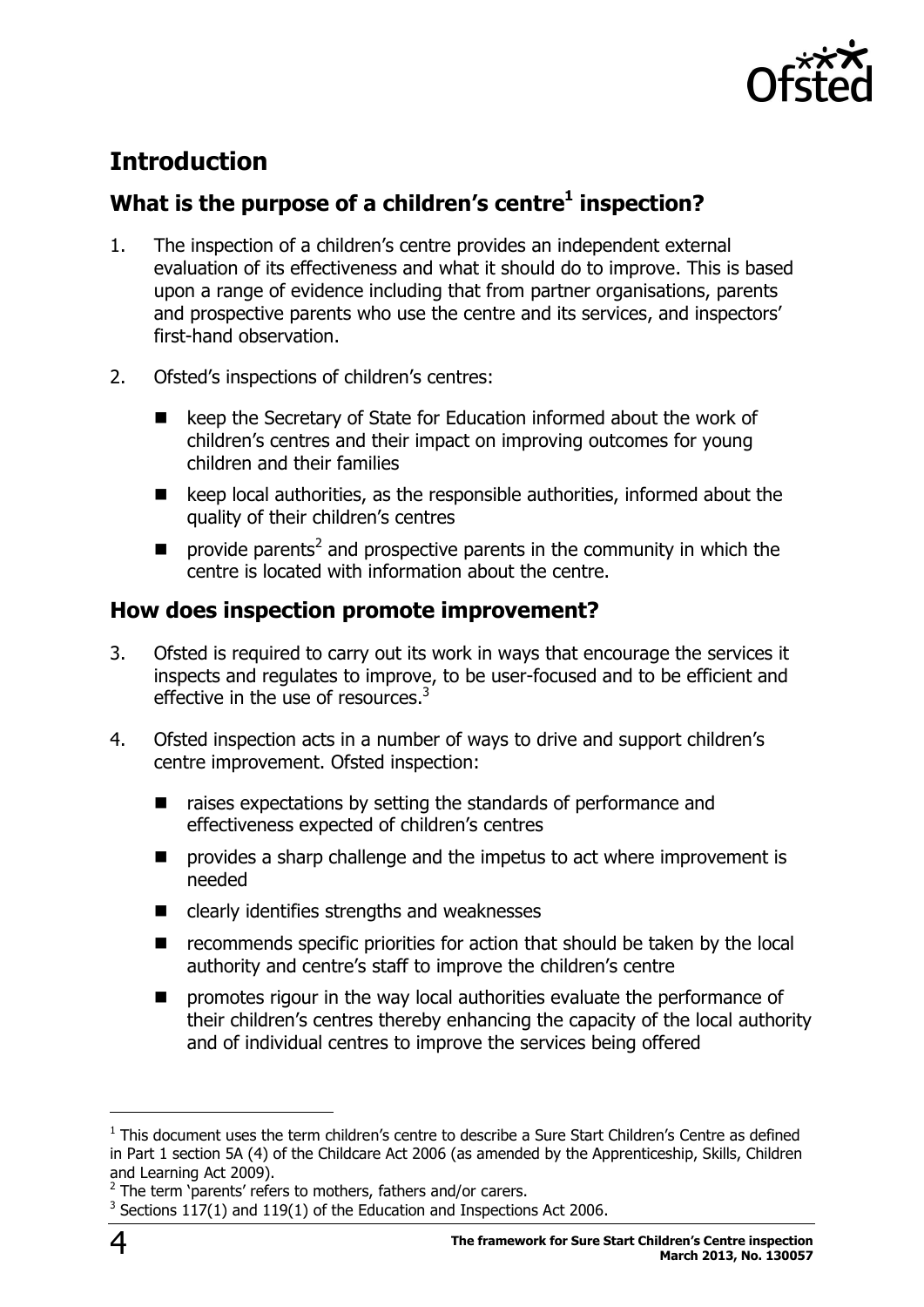

■ monitors the progress and performance of centres that are not yet 'good', and challenges and supports local authorities, centres' leaders, staff and those responsible for governance.

#### <span id="page-4-0"></span>**Key features of the framework for children's centre inspection from April 2013**

- 5. Inspectors focus sharply on the impact of children's centres on targeted young children and their families, especially those that centres have identified as being in most need of intervention and support. They make three key judgements that contribute to a judgement on the overall effectiveness of the centre. The three key judgements are:
	- access to services by young children and their families
	- $\blacksquare$  the quality and impact of practice and services
	- the effectiveness of leadership, governance and management.
- 6. Under this framework:
	- an inspection will either be of a single centre or of a children's centre group that offers integrated services and shares leadership and management
	- wherever possible and appropriate, inspections will take place simultaneously across a locality<sup>4</sup> where local authorities or partner organisations deliver integrated services collaboratively
	- a centre that is not yet 'good', but that is not judged 'inadequate', is a centre that 'requires improvement'
	- centres that are judged as 'requires improvement' will be subject to monitoring and support and will normally be inspected within a maximum period of two years and earlier if required – the timing of inspection will reflect the quality of the action plan, the individual circumstances of the local authority and the centre and will be informed by what inspectors find during their monitoring activities
	- if a centre is judged as 'requires improvement' at two consecutive inspections and is still not 'good' at a third inspection, it is likely to be deemed 'inadequate'
	- a centre judged as inadequate will be re-inspected within 12 months of the previous inspection – the quality of the action plan produced by the local authority in response to the inspection and its implementation will be an important feature of the re-inspection.

 $4$  For inspection purposes a locality is defined as a geographical area that is usually a smaller unit than the local authority as a whole (unless it is a very small unitary authority).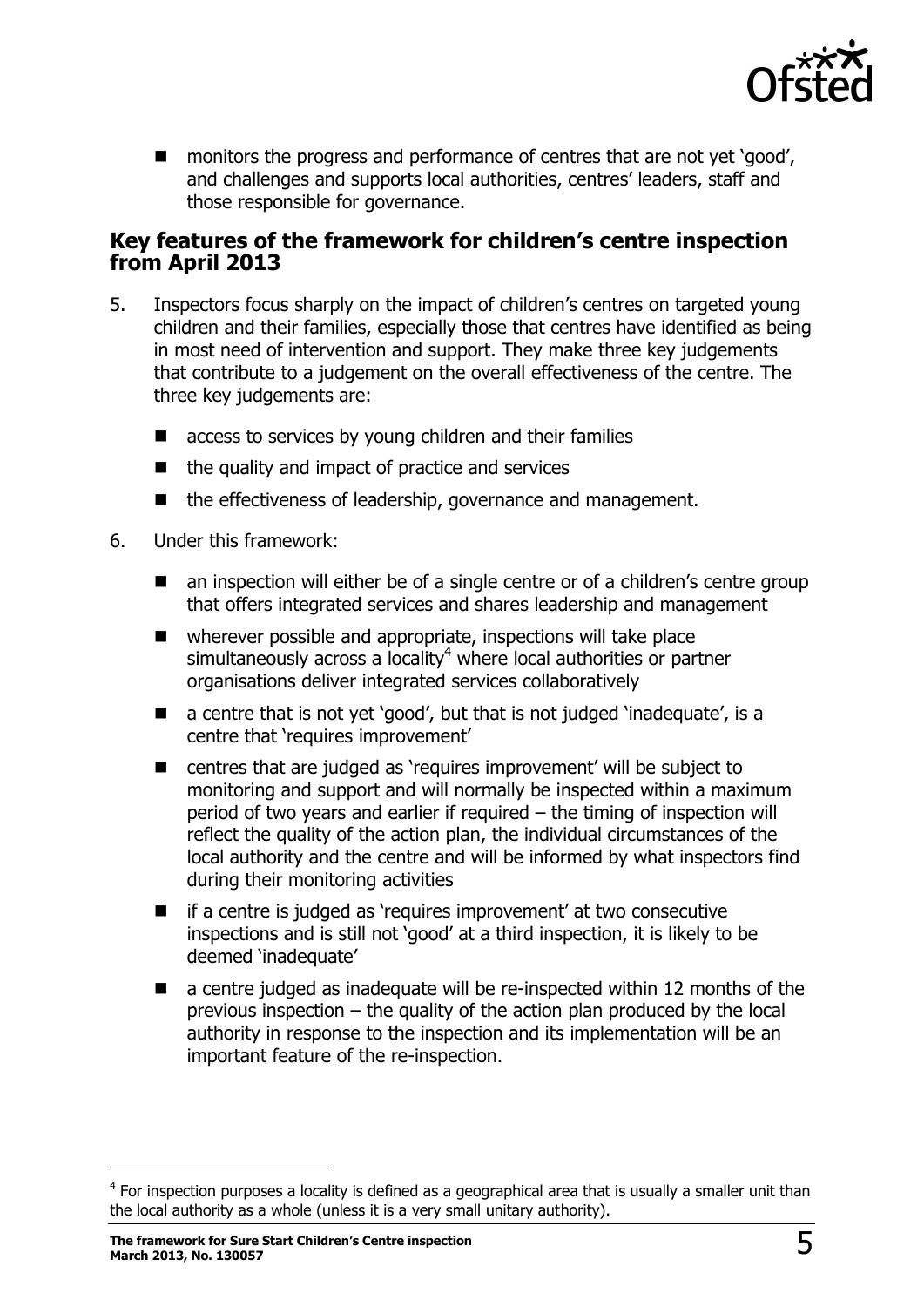

# <span id="page-5-0"></span>**Part A. Inspection policy and principles**

#### <span id="page-5-1"></span>**What are the legal requirements for the inspection of children's centres?**

- 7. This framework sets out the statutory basis for children's centre inspection $5$ conducted under the Childcare Act 2006 from April 2013. It should be read in conjunction with the *Children's centre inspection handbook*.<sup>6</sup> It applies to all children's centres provided under arrangements made by an English local authority. This includes all centres managed directly by local authorities<sup>7</sup> and those that a local authority commissions on its behalf. Centres will be inspected as:
	- $\blacksquare$  a children's centre group:<sup>8</sup> a children's centre group has shared leadership and management and integrated services; although it will consist of several centres, it will be inspected as one children's centre
	- single centres: these may work entirely independently of other centres or may work collaboratively, sharing a range of services in a given geographical area or locality.<sup>9</sup>
- 8. Her Majesty's Chief Inspector (HMCI) is not able, under current legislation, to require children's centres to pay for inspections.

# <span id="page-5-2"></span>**What determines the timing of a children's centre inspection?**

- 9. Ofsted must inspect all children's centres within a set interval that is prescribed in regulations as five years,  $^{10}$  or sooner where the Secretary of State for Education requires this.
- 10. The inspection arrangements will ensure that the frequency of inspection is proportionate to the performance and circumstances of children's centres. This means that some centres will be inspected more frequently than others.
- 11. Where HMCI or the Secretary of State have concerns about the performance of a children's centre, HMCI has powers to inspect at any time under section 98A (2) of the Childcare Act. Under section 98A (1) (b), HMCI may also be required by the Secretary of State to conduct an inspection of a children's centre.

 $5$  Children's centre inspections are governed by Part 3A of the Childcare Act 2006 as amended by Part 9 of the Apprenticeship, Skills, Children and Learning Act 2009.

<sup>&</sup>lt;sup>6</sup> Children's centre inspection handbook (130056); Ofsted, 2013;

[www.ofsted.gov.uk/resources/130056.](http://www.ofsted.gov.uk/resources/130056)

 $7$  Children's centres are defined in section 5A (4) Childcare Act 2006 as amended.

<sup>&</sup>lt;sup>8</sup> See Annex A for the definition of a children's centre group.

 $9$  A locality is a geographical area that is usually a smaller unit than the local authority as a whole (unless the local authority is a very small unitary authority). See Annex A for a more detailed explanation.

 $10$  The Children's Centres (Inspections) Regulations 2010, Statutory Instruments 2010, No 1173.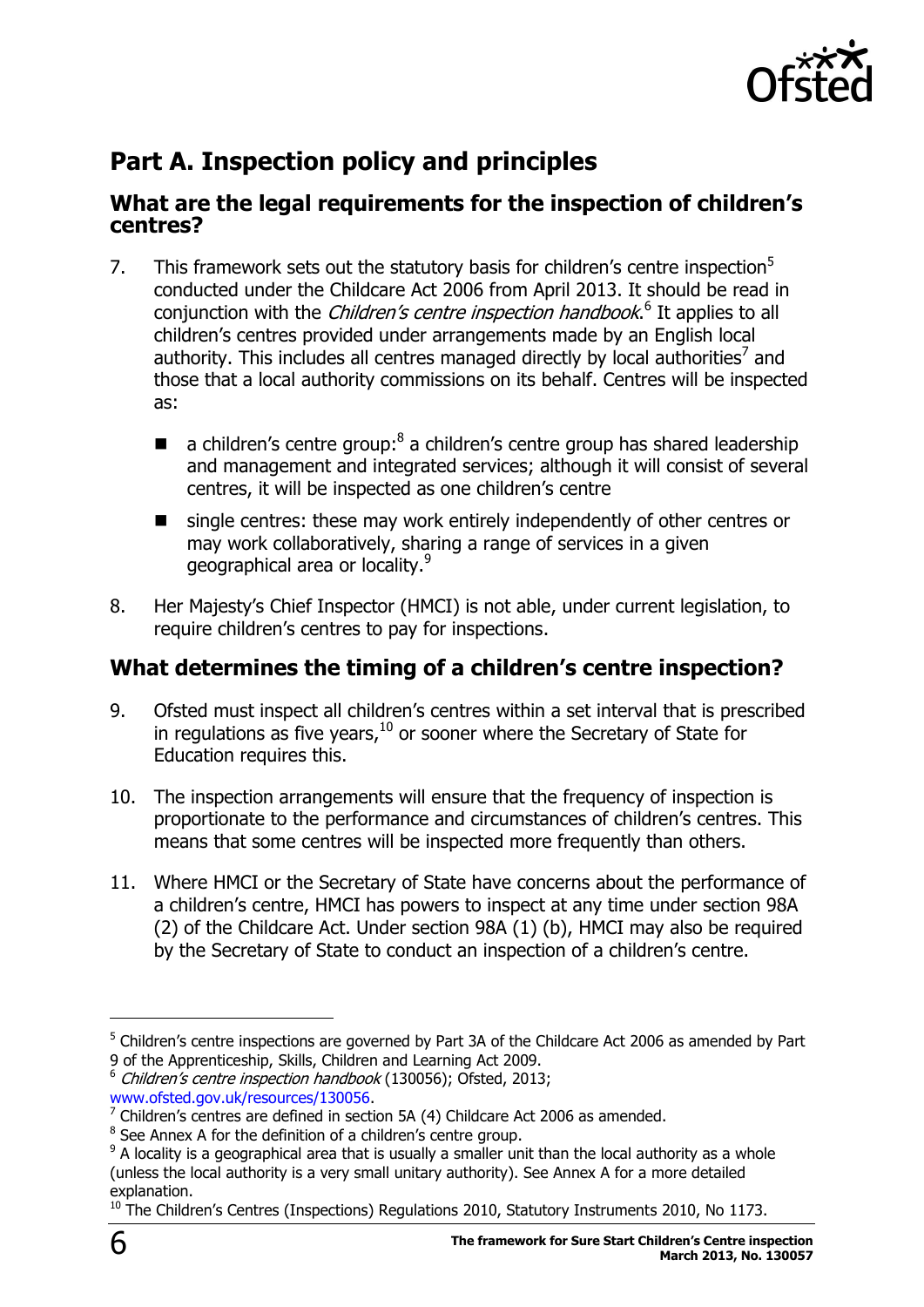

- 12. Centres may be inspected more frequently than others where HMCI or the Secretary of State have concerns about a children's centre's performance and consider that it would be appropriate for it to be inspected.
- 13. Centres may be inspected, for example, where:
	- $\blacksquare$  the findings of the previous inspection(s) are that the centre is not yet good or is inadequate
	- $\blacksquare$  safeguarding and/or welfare concerns suggest that it should be inspected earlier
	- a linked inspection, for example of registered early years provision or a subject or thematic survey inspection carried out by Ofsted since the last routine inspection raises concerns
	- Ofsted has received a concern relating to directly-provided registered childcare and/or a qualifying complaint about a maintained nursery within a children's centre, which, taken alongside other available evidence, suggests that it would be appropriate to inspect the centre
	- any other significant concerns are brought to Ofsted's attention
	- it becomes part of a formal children's centre group and the group has not yet been inspected; or it leaves such a group; or it works collaboratively across a locality and it is considered appropriate to inspect the centres at the same time.
- 14. Inspection can take place at any point in a year as children's centres are expected to offer access to services across all 12 months. In exceptional circumstances, as specified in Ofsted's deferral policy, $11$  an inspection might be cancelled or deferred after it has been notified to the centre, following a request made by the centre or local authority. Normally, however, if the centre is open an inspection will go ahead even if, for example, the centre leader is off site or building work is taking place.

# <span id="page-6-0"></span>**What are the principles of children's centre inspection?**

- 15. Children's centre inspection acts in the interests of young children, their parents and prospective parents. It encourages high-quality provision that meets the diverse needs of target families and fosters equal opportunities.
- 16. Children's centre inspections will:

- support and promote improvement by
	- $-$  establishing a clear standard for the impact of centres  $-$  only a 'good' centre is good enough
	- $-$  adjusting the focus and type of inspection to have the greatest impact

<sup>&</sup>lt;sup>11</sup> The deferral policy is available at [http://www.ofsted.gov.uk/resources/deferral-of-inspections](http://www.ofsted.gov.uk/resources/deferral-of-inspections-information-for-childrens-centres)[information-for-childrens-centres.](http://www.ofsted.gov.uk/resources/deferral-of-inspections-information-for-childrens-centres)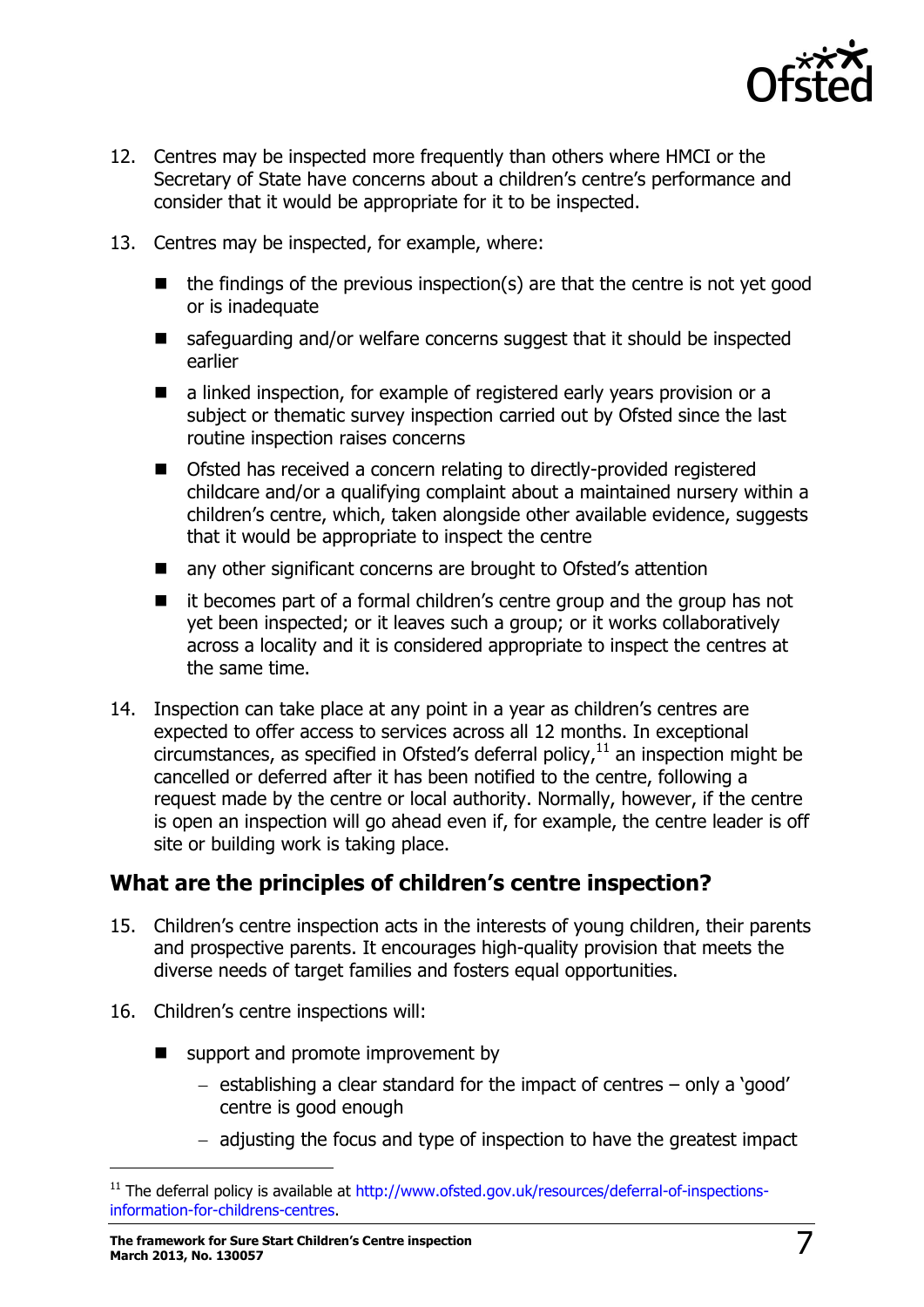

- clearly identifying strengths and weaknesses
- identifying precise actions to underpin recommendations
- $-$  explaining and discussing inspection findings with those whose work has been inspected
- monitoring the weakest centres, providing challenge and support to senior leaders, staff, key partners and those responsible for governance including local authorities
- be proportionate by
	- adjusting the frequency of inspection having regard to previous inspection outcomes and risk assessment
	- deploying resources where improvement is most needed, or where inspection can add most value
- focus on users' needs by
	- $-$  taking account of user views in the planning and conduct of inspection
	- drawing on user views to inform inspectors' judgements and the outcomes of inspection
	- minimising risk to young children and their families by evaluating the effectiveness of centres' procedures for safeguarding
	- $-$  evaluating the extent to which centres provide an inclusive environment which meets the needs of target families irrespective of age, disability, gender reassignment, race, religion or belief, sex, or sexual orientation
- focus on the needs of centres by
	- providing high-quality and timely communication with centres and local authorities and any private, voluntary or independent providers commissioned to manage children's centres on the behalf of the local authority
	- making use, as far as possible, of the existing data, documentation and systems of the centres inspected and avoiding placing unnecessary burdens on them
	- taking account of centres' self-evaluation
- be transparent and consistent by
	- making clear and transparent judgements based on sound evidence
	- $-$  inspecting and reporting with integrity
	- having clear evaluation criteria, procedures and guidance that are well understood by centres, local authorities and users and that are readily available
- be accountable by
	- reporting the outcomes of inspection without fear or favour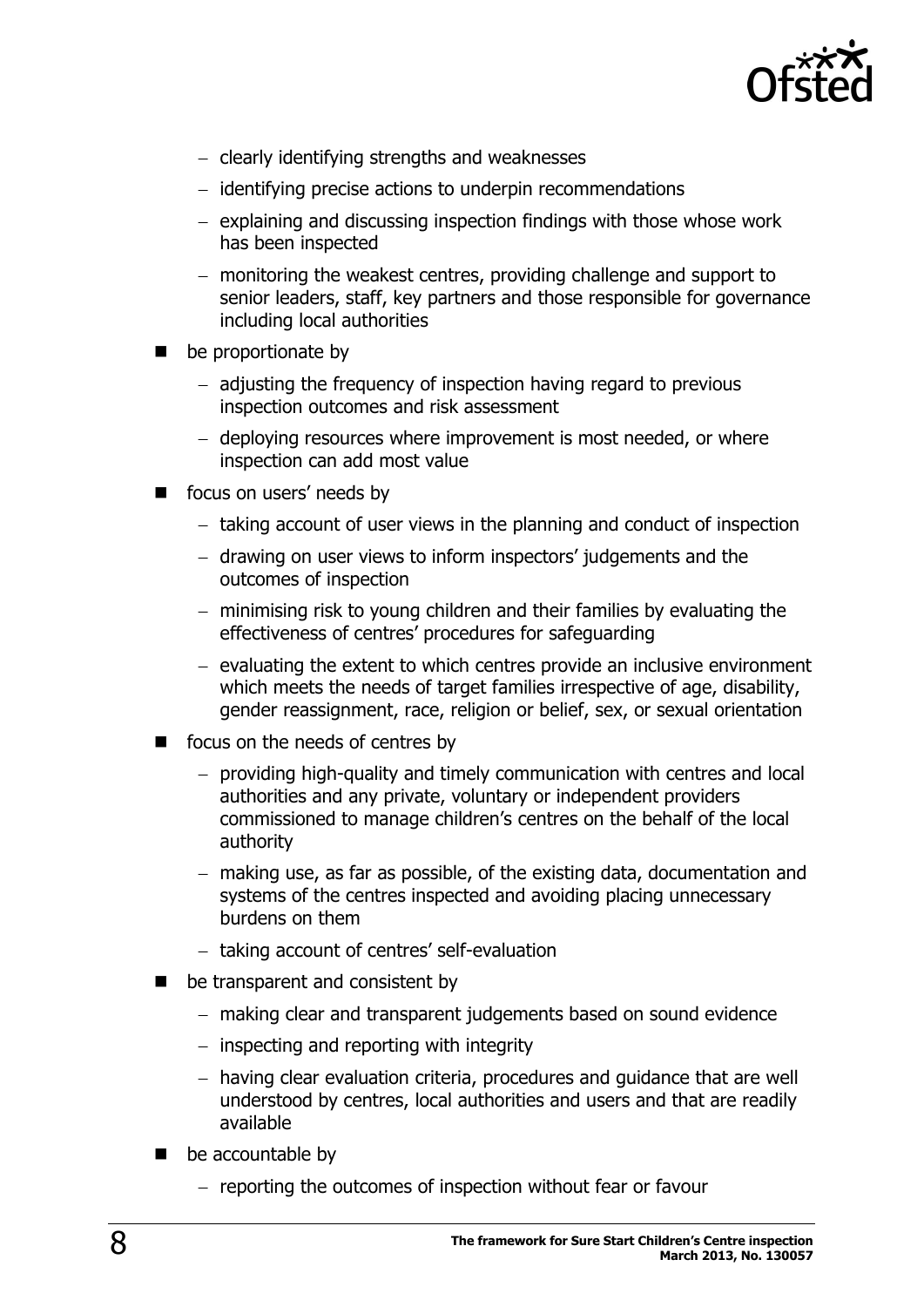

- publishing clear, accurate, timely reports that provide parents and prospective parents with an authoritative, independent assessment of the quality of the centre
- $-$  gathering the views of users and those who have a significant interest in the centre, including key partners, to inform inspection
- demonstrate value for money by
	- targeting inspection resources and deploying them effectively and efficiently
	- $-$  evaluating the outcomes and processes of inspection and making improvements where necessary.

#### <span id="page-8-0"></span>**What is the relationship between self-evaluation and inspection?**

17. Self-evaluation provides the basis for planning, development and improvement in centres. Inspection takes full account of, and contributes to, a centre's selfevaluation. Centre leaders may present an up-to-date brief verbal summary of their self-evaluation to inspectors as part of their pre-inspection meeting, subject to agreement with the lead inspector.

# <span id="page-8-1"></span>**Who inspects children's centres?**

- 18. Children's centre inspectors are carried out by Her Majesty's Inspectors (HMI), employed directly by Ofsted, and additional inspectors employed directly, or contracted, by inspection service providers (ISPs). ISPs are independent commercial organisations contracted by Ofsted to provide inspection services, and are responsible for the administrative arrangements for inspections. Ofsted prescribes the qualifications and experience required by additional inspectors, the initial and continuing training that they should receive, and the standards they are required to meet. All inspectors undertake regular training to ensure that they are familiar with changes in inspection frameworks, inspection methodology and developments in children's centre policy and practice.
- <span id="page-8-2"></span>19. Her Majesty's Inspectors (HMI) lead a proportion of inspections. Additional inspectors, who lead inspections, are authorised to do so subject to the additional inspector having previously conducted a children's centre inspection to the satisfaction of an HMI. Ofsted also quality assures inspections by visiting a sample of centres during inspection and reviewing a sample of inspection evidence and inspection reports.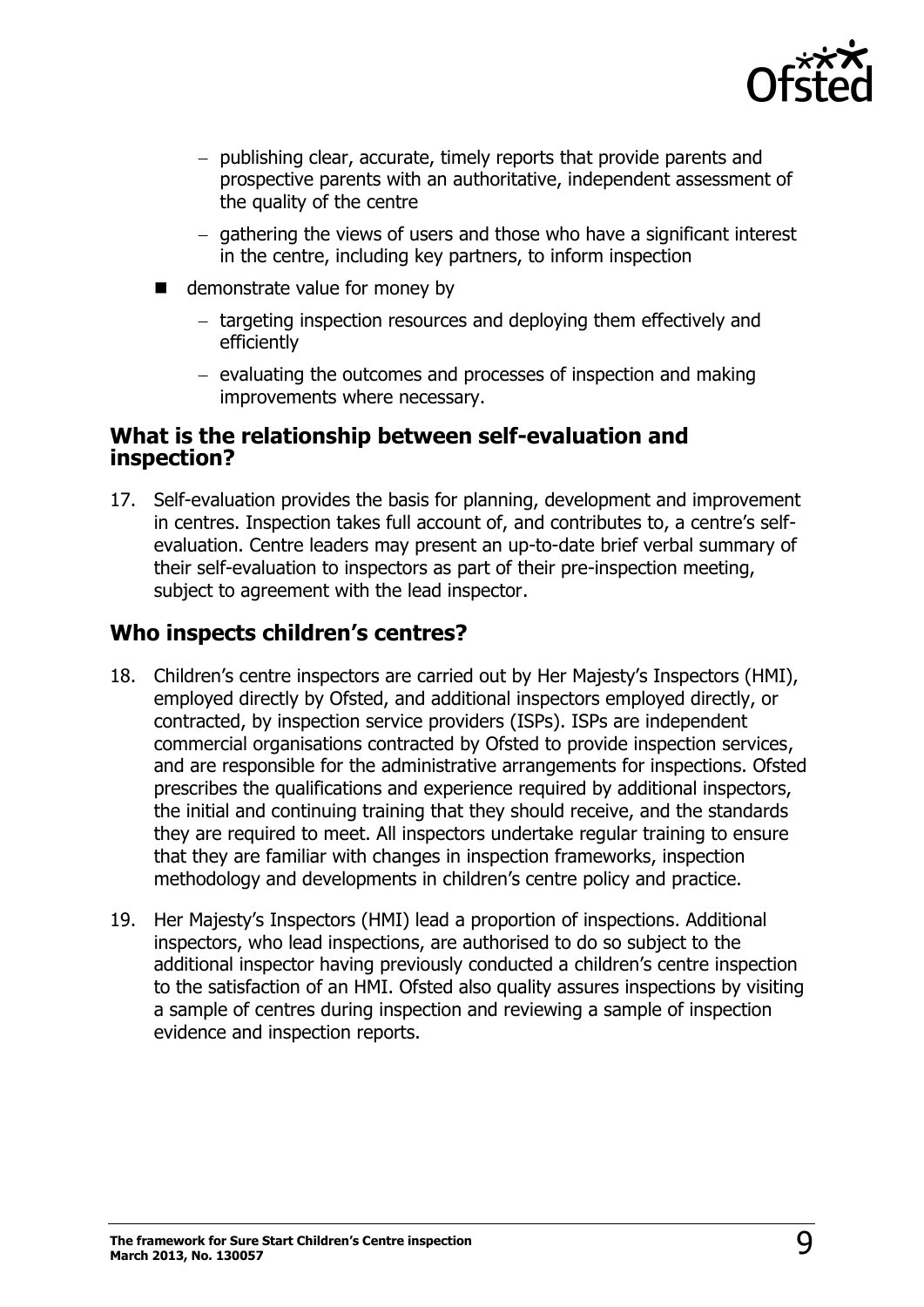

# **The inspection grades inspectors use when making judgements**

- 20. When judging the overall effectiveness of the children's centre and when making the three key judgements about access to services, the quality and impact of services, and the effectiveness of leadership, governance and management of the centre, inspectors will use the following scale:
	- grade 1: outstanding
	- grade 2: good
	- grade 3: requires improvement
	- qrade 4: inadequate.

# <span id="page-9-0"></span>**Part B. The focus of children's centre inspections**

# <span id="page-9-1"></span>**The key judgements made during children's centre inspections**

21. The evaluation schedule, which is published as part of the *Children's centre* inspection handbook,<sup>12</sup> provides guidance to local authorities, centres and inspectors about the key judgements that inspectors make during the course of an inspection.

#### **Overall effectiveness**

- 22. Inspectors evaluate the quality and impact of the children's centre. The overall effectiveness judgement takes into account the three key judgements.
- 23. To reach an overall judgement, inspectors will consider whether the centre is meeting its legal requirements in making sufficient early childhood services available to parents and prospective parents in its reach area/locality, including the activities it offers on site. Inspectors will also consider the difference the centre makes to the young children and families in the local area it serves.
- 24. When coming to this judgement, inspectors must also consider:
	- $\blacksquare$  the effectiveness with which the centre makes arrangements for targeted families to access the services they need in order to improve children's wellbeing
	- $\blacksquare$  the quality of universal and targeted services and the impact they have on outcomes for young children and their families
	- the effectiveness of governance, leadership and management in monitoring performance and making sufficient resources available to meet the needs of young children and targeted families in the area.

 $12$  Children's centre inspection handbook (130056); Ofsted 2013; [www.ofsted.gov.uk/resources/130056.](http://www.ofsted.gov.uk/resources/130056)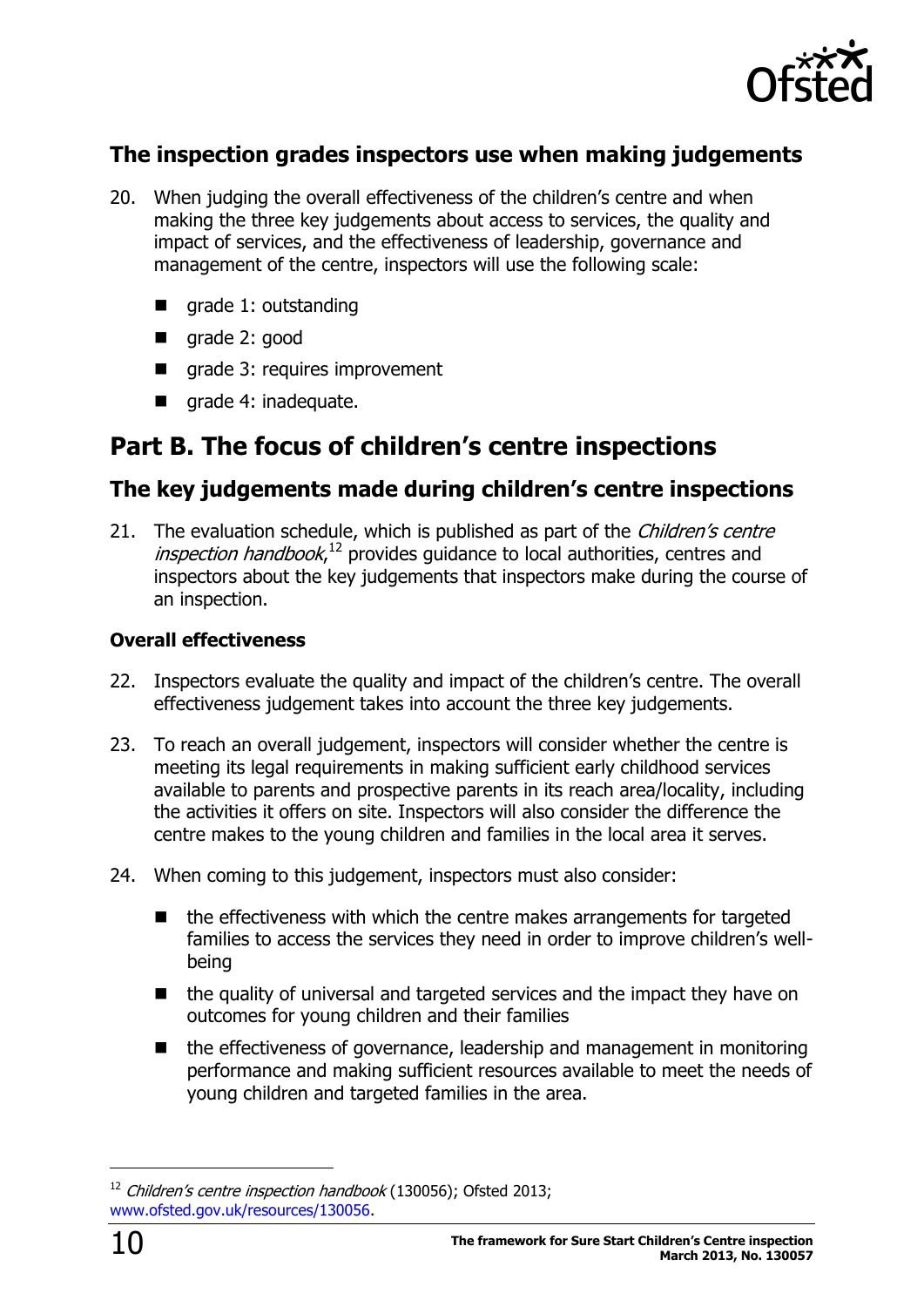

- 25. Where the inspection is of a children's centre group, inspectors must consider any differences in access to, or the quality of, provision and services across the different centres in the group. Inspectors must also consider the impact of these services on the overall needs of families across the group's reach area/locality.
- 26. Where the inspection includes consideration of shared services across a number of centres working collaboratively, inspectors must take into account how each individual centre identifies the families that need the shared services and how it helps families to access those services.

#### **Access to services by young children and families**

- 27. This judgement deals with how centres identify families with young children in their community, the early childhood services those families need and how those that are in most need of services are helped and encouraged to participate in them. Particular emphasis is paid to families who are in most need of intervention and support who may be unlikely or unwilling to access the help they need.
- 28. When making their judgements inspectors must consider the extent to which the centre:
	- works with partners to identify all the families with young children in its area
	- $\blacksquare$  establishes and maintains contact with targeted families in its area
	- $\blacksquare$  has identified the target groups<sup>13</sup> and individual families most in need of intervention and support, the specific nature of their needs and the universal and specialist services needed to support them
	- **n** prioritises families that need support appropriately
	- uses outreach work to identify target groups and encourage those families who would otherwise be unlikely to access services the centre has to offer
	- **P** provides or facilitates arrangements for targeted children to take up the free entitlement to early education, especially two-year-olds from disadvantaged families
	- $\blacksquare$  provides or facilitates access to universal activities and relevant services for targeted families, and monitors how many families use them and continue to use them until their needs have been effectively met.

#### **The quality and impact of practice and services**

29. Inspectors must consider the planning, integration and implementation of activities and services, including the extent to which some services are available

 $13$  See Annex A for an explanation of 'target groups'.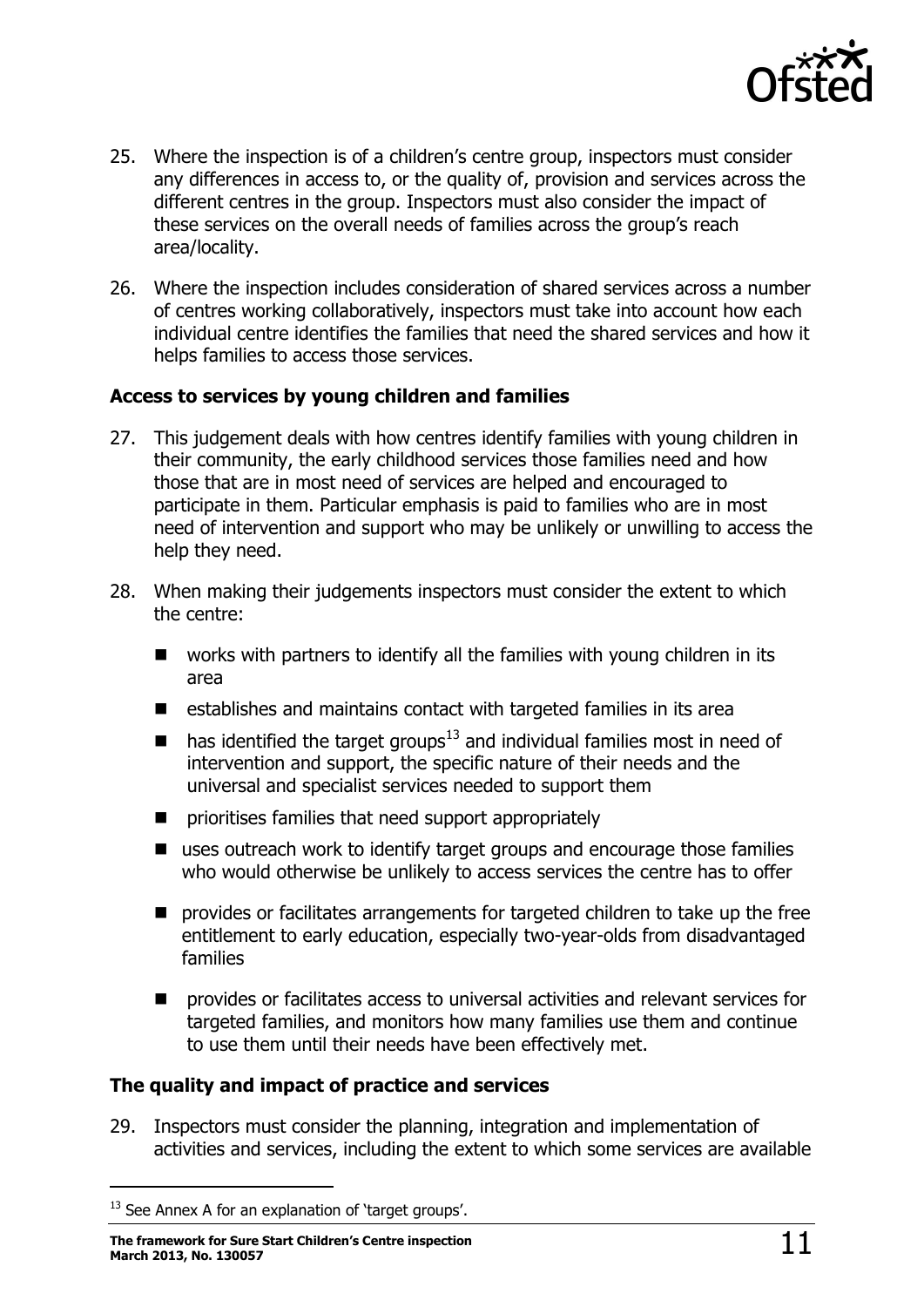

to all families and others are targeted at those in most need. They will also evaluate the impact of activities and services provided by the centre and those to which the centre signposts parents including the effectiveness of the centre's support and intervention strategies for families that are most in need.

- 30. When making their judgements inspectors must consider:
	- the effectiveness of partnerships with early years providers, schools, health services, adult training services and employment services in providing the activities and services required to achieve agreed outcomes for targeted families
	- whether the services are appropriate and relevant to the needs of targeted families, taking account of how they are decided upon, planned, the intended outcomes and how these will be measured
	- the quality and impact of services in improving outcomes, or sustaining already very good outcomes, in the following areas:
		- the readiness of target children for school
		- $-$  improved parenting
		- opportunities for target adults to participate in activities that improve their personal skills, education and employability
		- $-$  the development of healthy lifestyles for target children and their families
		- parents' understanding of their responsibilities for their children's safety and well-being
	- $\blacksquare$  the effectiveness of any intervention and prevention work in protecting target children and securing their well-being
	- any follow-up work and/or tracking<sup>14</sup> of children and their targeted families
	- how well practitioners work with target children and parents, are good role models and have sufficiently high expectations and aspirations
	- $\blacksquare$  the effectiveness of the care, guidance and support that the centre and its partners provide
	- how the centre facilitates opportunities to volunteer, to contribute to the running of the centre and to develop formal and informal networks of support.

### <span id="page-11-0"></span>**The effectiveness of leadership, governance and management**

31. Inspectors will evaluate how efficiently and effectively the centre is managed. They will examine the impact of leaders at all levels, including that of

<sup>&</sup>lt;sup>14</sup> Tracking refers to the actions and strategies leaders and managers employ to monitor the effectiveness and impact of the centre's work.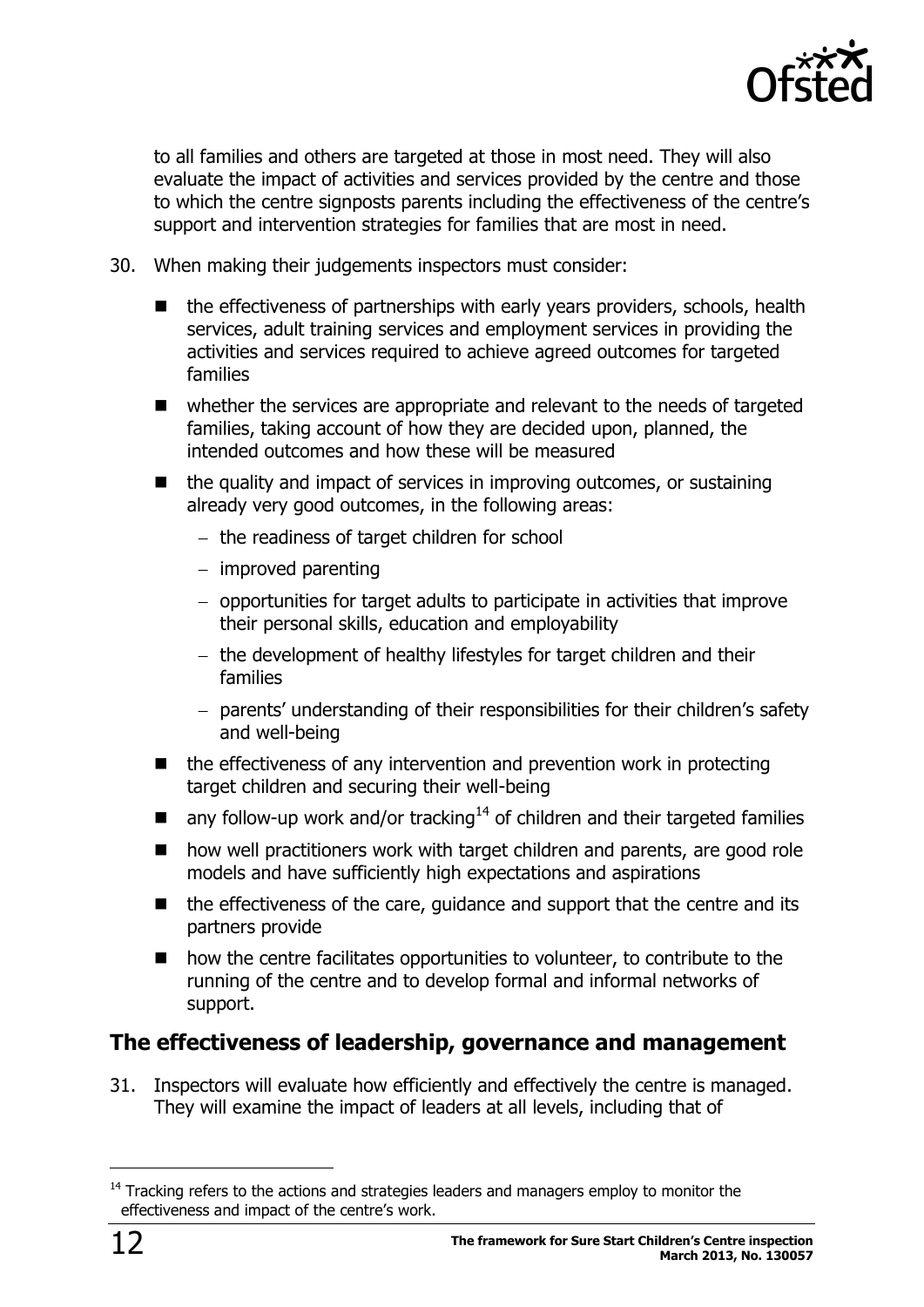

governors, the local authority and any private, voluntary or independent provider the local authority has commissioned to run the centre on its behalf.

- 32. When evaluating the quality of leadership, governance and management, inspectors must consider:
	- how well evidence and robust data are used to set and agree on performance and outcome measures that can reduce inequalities and improve the lives of target families
	- $\blacksquare$  the challenge provided by local authorities and how this contributes to improved performance
	- $\blacksquare$  the effectiveness of strategic partnerships, including any service level agreements or joint and collaborative working
	- the rigour and effectiveness of self-evaluation systems used to inform the centre's priorities and to set challenging targets for improvement; this includes how any information from complaints is used to drive up service improvement
	- the extent to which staff delivering the centre's services are appropriately qualified and drawn from a range of professional backgrounds and the effectiveness of systems for their supervision, performance management and continuous professional development
	- $\blacksquare$  the effectiveness of the policies, procedures and practices in place, including those for staff recruitment, vetting and safeguarding
	- $\blacksquare$  the effectiveness of monitoring to ensure the removal of any perceived inequalities and/or barriers to the engagement of target families
	- the extent to which target families contribute to the centre's performance and delivery, for example through advisory boards
	- how well target families' views are taken into account to improve access and to shape services
	- $\blacksquare$  the extent to which resources are used effectively and efficiently to meet agreed local priorities and the needs of targeted children and families
	- the extent to which those targeted parents who have accessed the centre's services and achieved positive outcomes are helped to encourage other parents to use the centre's services.

# <span id="page-12-0"></span>**Part C. The process of inspection**

# <span id="page-12-1"></span>**What happens before the inspection?**

#### **Scheduling of inspections**

33. Ofsted may carry out inspections of children's centres simultaneously so that local authorities can demonstrate the impact of centres' work across a wide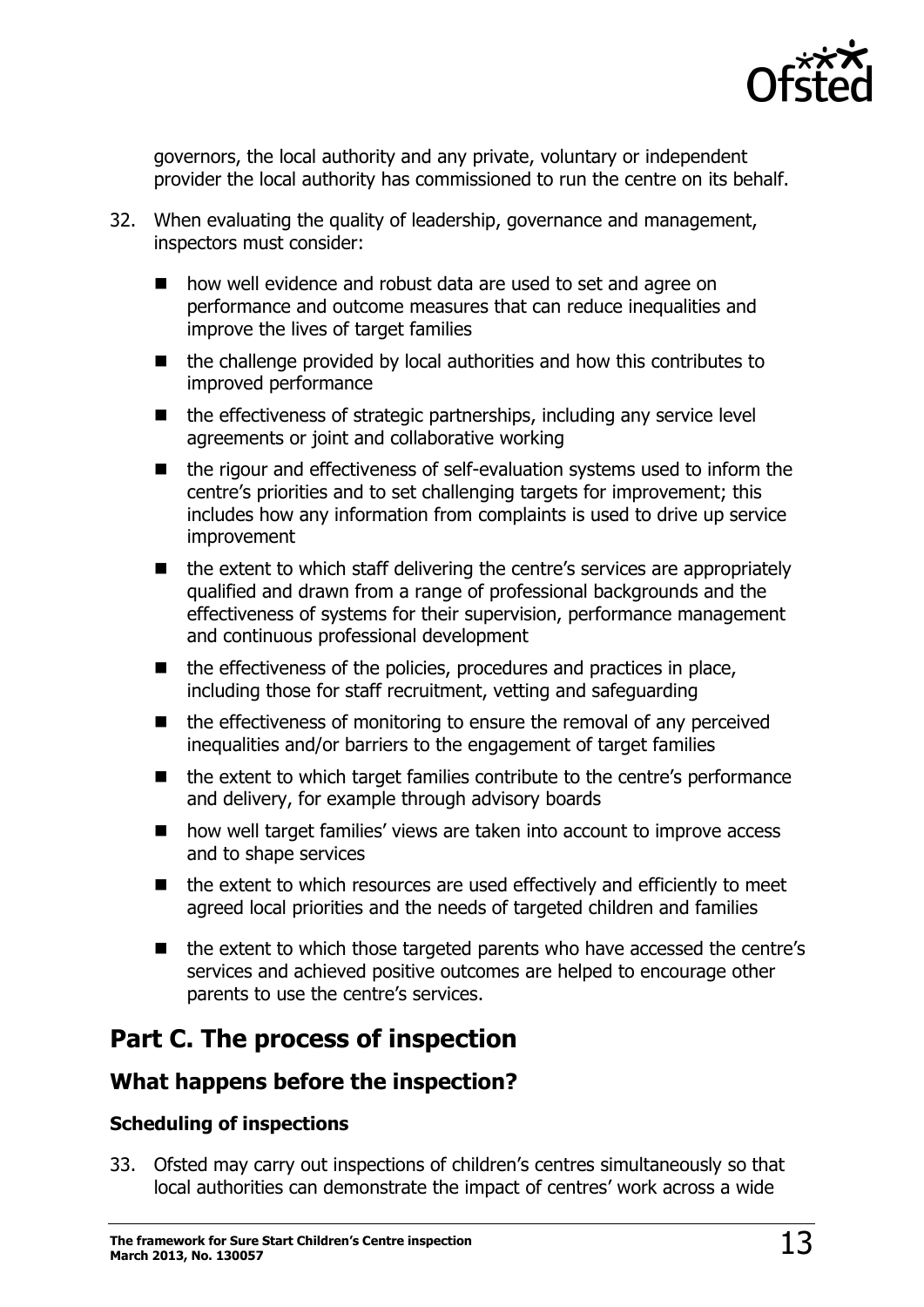

area. This is particularly important where centres work collaboratively. Simultaneous inspections will involve one or more inspection teams. The size and composition of an inspection team will depend on the number of centres being inspected in a locality and their reach area.<sup>15</sup> An inspection of one single centre may also take place where Ofsted decides this is necessary.

34. Ofsted may seek to coordinate the inspection of children's centres with other provision such as a school or registered early years provision where this is appropriate and possible. Where such coordinated inspections take place, each school and/or provision will receive a separate inspection report.

#### **When are children's centres notified of their inspection?**

35. Centres will normally receive three working days' notice of an inspection. One of Ofsted's inspection service contractors will inform the centre that it is to be inspected. Ofsted has powers to inspect at any reasonable time and may arrange for an inspection of a centre to take place without notice where there are particular reasons, for example where there are safeguarding concerns or issues connected to children's welfare.

#### **When do lead inspectors contact the centre?**

- 36. The lead inspector will contact the centre leader or, in the absence of the centre leader, the most senior member of staff that is available as soon as possible after notification and always within 24 hours of the centre being made aware that it is to be inspected. Pre-inspection activities and telephone contact with the centre are intended to ensure that:
	- good communication and effective working relationships are established with the centre
	- senior leaders and staff, including those from partner agencies, together with families using the centre are encouraged to engage with the inspection process so that they understand the judgements being made
	- $\blacksquare$  the demands on the centre are kept to a minimum
	- pre-inspection evidence is analysed thoroughly and discussed
	- the issues for the inspection are identified and discussed
	- **E** arrangements including the programme of inspection activities for the inspection are agreed.

#### **What information do inspectors use before the inspection?**

37. Lead inspectors will normally carry out some of their preparation on site where they will read and analyse evidence that relates to the centre's self-evaluation

 $15$  The reach area is the number of families with young children living in the defined area served by the children's centres.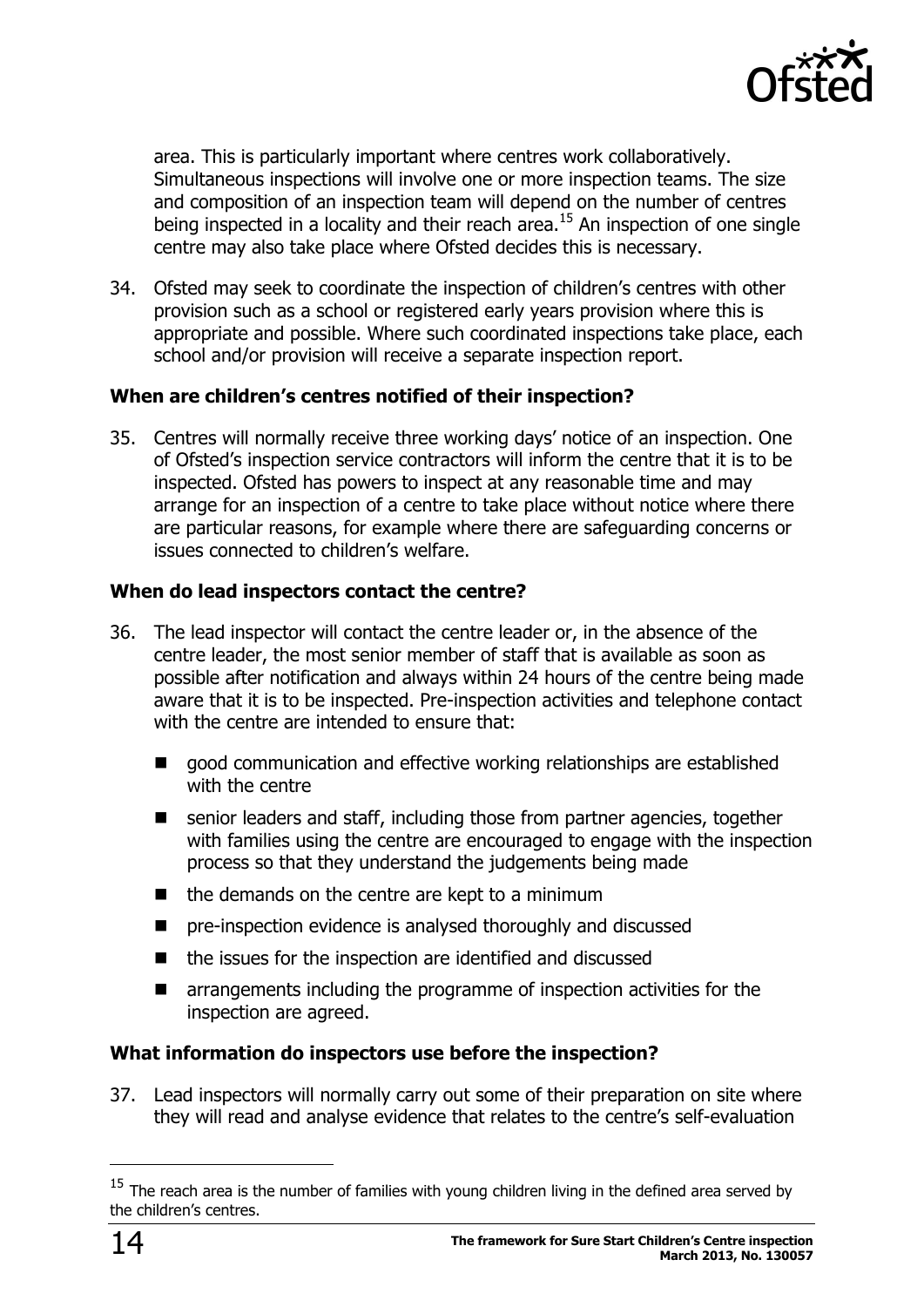

and its performance. They will take full account of the centre's assessment of its own performance.

38. During the on-site preparation, the lead inspector will meet the centre leader and discuss the main inspection issues to be pursued. The lead inspector will also finalise the inspection programme, ensuring that it takes account of details about the centre's partners, managers and target families.

#### **How do inspectors seek the views of families?**

- 39. Once informed that an inspection is to take place, centres should take reasonable steps to notify families using the centre and partner agencies. Centres should also notify the local authority. If parents/prospective parents ask to see an inspector, the inspection team will do all it can to accommodate such requests.
- 40. During the inspection, inspectors will talk with families as well as children, where appropriate. Inspectors will also aim to talk with parents who hold representative responsibilities, for example as members of the centre's advisory board. Meetings with parents and children may take the form of one or more focus groups. In addition, inspectors will gather the views of families by observing a range of activities.

### <span id="page-14-0"></span>**What happens during the inspection?**

#### **How many days do inspectors spend in the centre?**

41. Inspections of individual centres serving up to 1,000 families do not normally last longer than two days and will typically involve two inspectors. Inspections of larger centres, children's centre groups with shared leadership and management arrangements, or simultaneous inspections across a locality involve a larger team and may be on site for a longer period of up to five days. The number of inspectors and/or the number of days varies according to the size and nature of the centre(s) and the services provided.

#### **How do inspectors use their time during the inspection?**

- 42. The time allocated to on-site inspection must be used mainly for gathering firsthand evidence in order to inform inspectors' judgements.
- 43. Inspectors will consider evidence from:
	- $\blacksquare$  the centre's self-evaluation
	- available data provided by the local authority, centre/s and partner agencies broken down to locality or reach area level; this includes performance indicators agreed with the local authority monitoring information about the services provided by the centre and its partners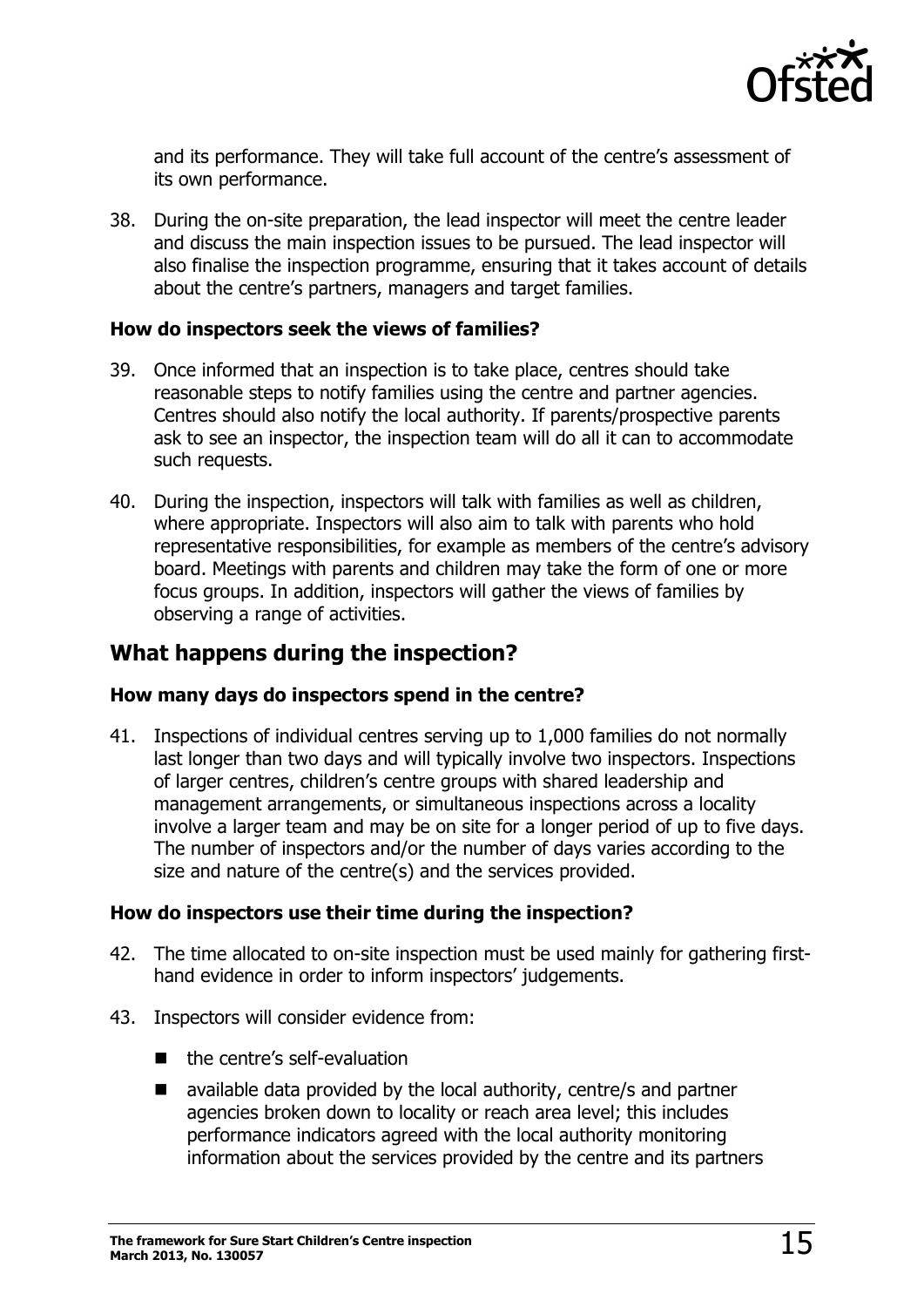

- **EXTERGHTM** inspections of the Early Years Foundation Stage of any early years setting provided directly by, or commissioned by, the centre
- $\blacksquare$  information supplied by the local authority.
- 44. In addition, inspectors will observe a range of activities taking place at the centre in linked venues and in outreach sessions.
- 45. While on site, inspectors may 'track' potentially vulnerable target children/families or particular target groups, giving attention to: how the centre has identified these groups and assessed their needs; the quality of services for the different target groups and how they are improving outcomes for these groups.
- 46. Inspectors will interview the local authority lead officer, the centre's leaders and managers and front-line staff including representatives from across the centre's partner agencies such as health visitors, those from employment services, those responsible for outreach work and the manager/s of any registered early years or childcare provision where applicable. Inspectors will also scrutinise the centre's policies and procedures including, at every inspection, those for safeguarding.
- 47. In addition, lead inspectors will take account of any external views of the centre's performance. This includes the local authority's evaluation of the centre's performance against its targets.
- 48. Information held by the centre must be made freely available for inspectors, and the centre must cooperate in the inspectors' task of gathering evidence.
- 49. Inspectors' evidence will inform judgements about the quality of the centre's work and the detailed recommendations for improvement.

#### **How is evidence recorded?**

50. During the inspection, inspectors will gather, analyse and record evidence and their judgements on evidence forms. The evidence forms, together with any briefings, plans or instructions prepared by the lead inspector, will contribute to the evidence base for the inspection. The lead inspector must compile and assure the quality of the evidence base.

#### **How are judgements secured?**

- 51. The lead inspector has the responsibility for ensuring that the inspection team agrees judgements about the centre, and that these are supported convincingly by evidence. Judgements will be based on the best fit with the grade descriptors in the evaluation schedule.
- 52. Emerging findings will be discussed at regular intervals with the centre leader and, where appropriate, senior staff. The centre leader will be given every opportunity to provide further evidence.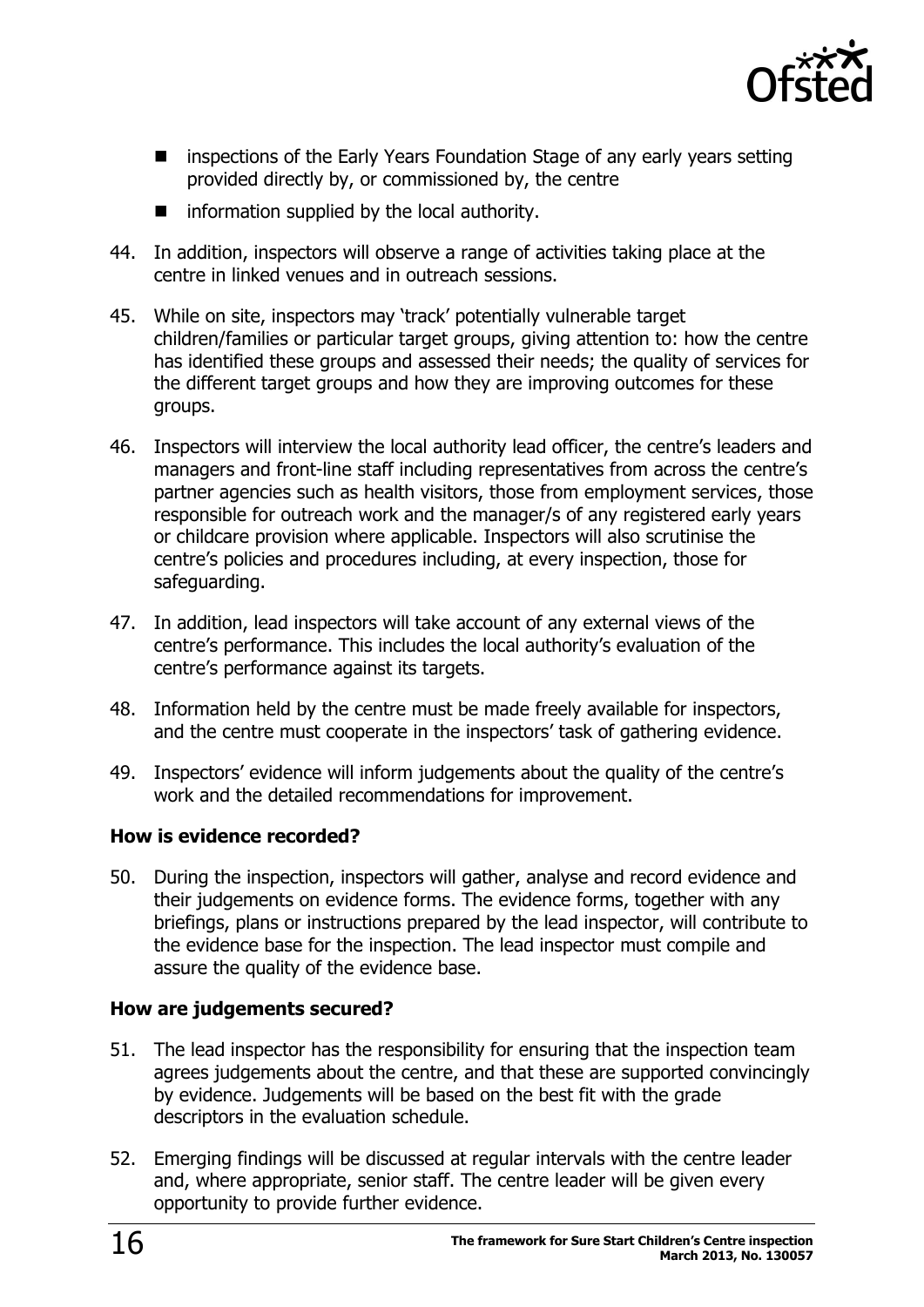

53. The overall judgements will reflect all the evidence considered by the inspection team. Final judgements will be subject to moderation prior to publication of the report.

#### <span id="page-16-0"></span>**How do the centre's leader and senior staff engage in the inspection?**

- 54. Inspection has the strongest impact on improvement when the centre leaders understand the evidence and findings that have led to the judgements. The lead inspector will therefore ensure that the centre leader and senior staff:
	- **E** are represented by an appropriate person (this may be the centre leader or group leader for a group of centres that have shared leadership and management arrangements) at all team and feedback meetings
	- $\blacksquare$  are kept up to date with how the inspection is proceeding
	- $\blacksquare$  understand how the inspection team reaches its judgements
	- have opportunities to clarify how evidence is used to reach judgements
	- $\blacksquare$  are given the opportunity to present additional evidence.
- 55. Centre leaders will be invited to:
	- give their views on the issues for inspection as part of the pre-inspection discussions
	- $\blacksquare$  receive regular updates from the lead inspector
	- attend the inspection team meeting at the end of the inspection when final judgements are made
	- $\blacksquare$  receive feedback at the start or end of each day of the inspection
	- discuss the inspectors' recommendations to ensure that these are understood.

#### **What is the code of conduct for inspectors?**

56. Inspectors are required to uphold the highest professional standards in their work and to ensure that everyone they encounter during inspections is treated fairly and with respect. These standards are assured through a code of conduct which is set out below.

#### **Inspectors' code of conduct**

Inspectors should:

- $\blacksquare$  evaluate objectively, be impartial and inspect without fear or favour
- evaluate provision in line with frameworks, national standards or **requirements**
- base all evaluations on clear and robust evidence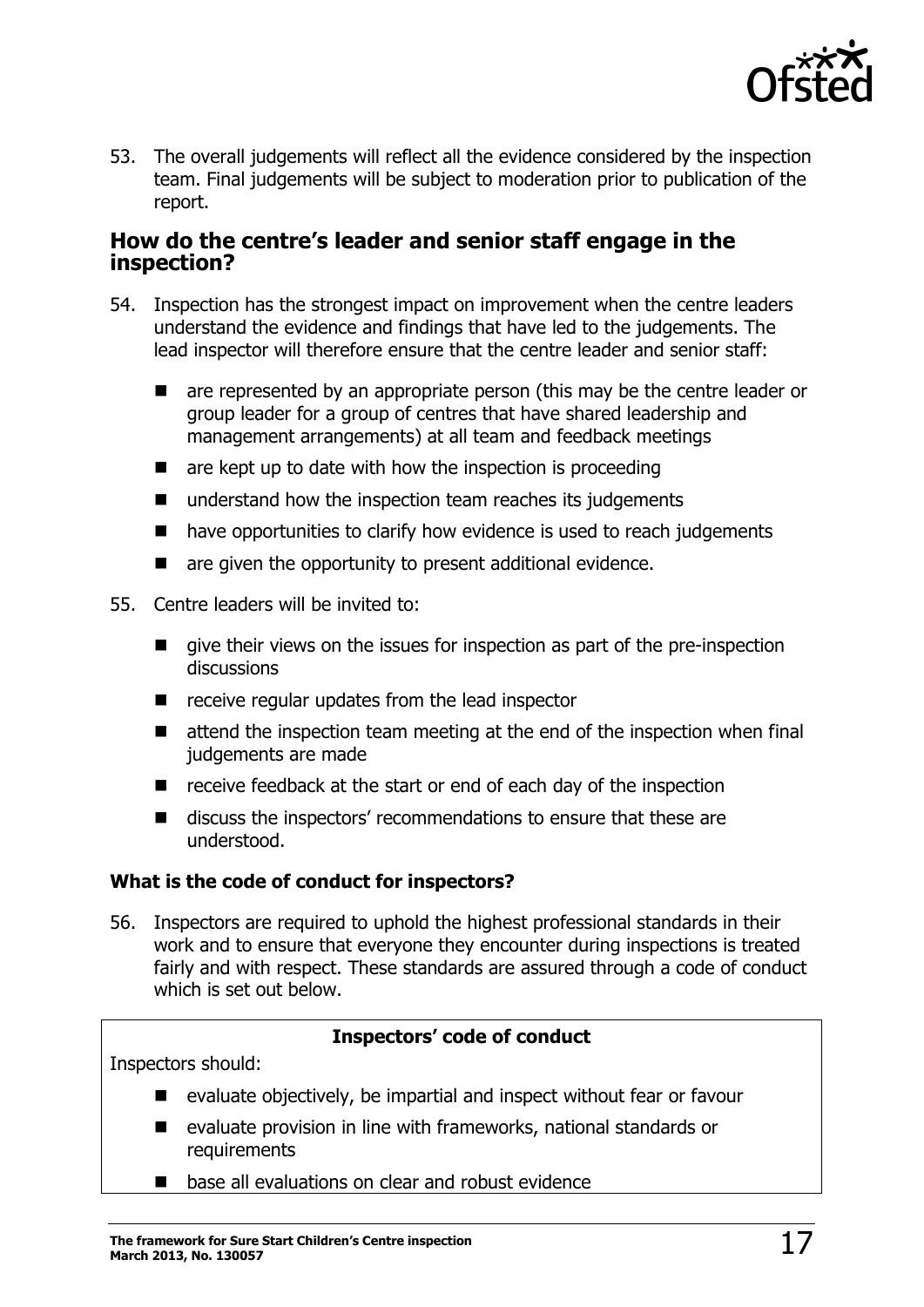

- have no connection with the provider which could undermine their objectivity
- **P** report honestly and clearly, ensuring that judgements are fair and reliable
- carry out their work with integrity, treating all those they meet with courtesy, respect and sensitivity
- endeavour to minimise the stress on those involved in the inspection
- act in the best interests and well-being of service users
- maintain purposeful and productive dialogue with those being inspected, and communicate judgements clearly and frankly
- $\blacksquare$  respect the confidentiality of information, particularly about individuals and their work
- respond appropriately to reasonable requests
- take prompt and appropriate action on any safeguarding or health and safety issues.
- 57. When inspectors meet families, staff, other service providers/partners and other stakeholders, every effort should be made to protect the origin of individuals' comments if they are used to pursue an issue further. However, there may be circumstances in which it is not possible to guarantee the anonymity of the interviewee. Additionally, inspectors have a duty to pass on disclosures which raise child protection or safeguarding issues and/or where serious misconduct or potential criminal activity is involved.

#### **How should centre staff and staff from their partner organisations engage with inspectors?**

- 58. To ensure that inspection is productive and beneficial, it is important that inspectors and centres establish and maintain an appropriate working relationship based on courtesy and professional behaviour. Inspectors will always be expected to uphold the code of conduct. Ofsted also expects centres' staff to:
	- apply their own codes of conduct in their dealings with inspectors
	- enable inspectors to conduct their visit in an open and honest way
	- enable inspectors to evaluate the centre objectively against the framework
	- $\blacksquare$  provide evidence that will enable the inspector to report honestly, fairly and reliably about their provision
	- work with inspectors to minimise disruption, stress and bureaucracy
	- $\blacksquare$  ensure that the health and safety of inspectors is not prejudiced while they are on their premises
	- maintain a purposeful dialogue with the inspector or the inspection team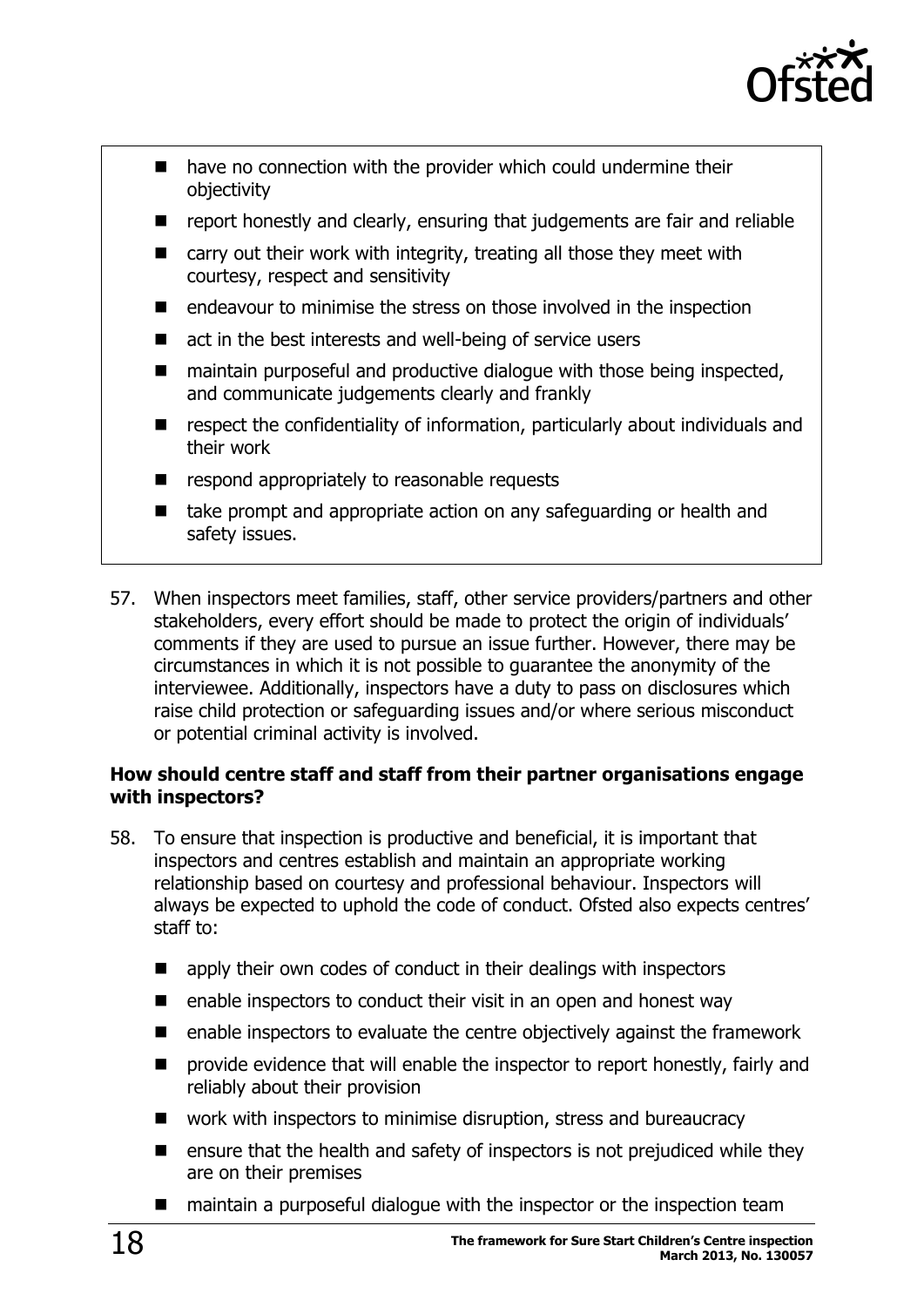

- draw any concerns about the inspection to the attention of inspectors promptly and in a suitable manner
- understand the need of inspectors to observe practice and talk to staff and users without the presence of a manager.

#### **What feedback do inspectors give during the inspection?**

59. Inspectors will offer feedback to the centre leader and/or key contact and any staff the centre leader wishes to include (as agreed by the lead inspector) at the end of each day of the inspection. This feedback is intended to highlight any emerging key strengths and areas of weakness and to identify aspects to follow up the next day. It is also an opportunity for the centre to present additional evidence to support their self-evaluation.

#### **How is the quality of inspection assured?**

- 60. All inspectors are responsible for the quality of their work. Lead inspectors must ensure that inspections are carried out in accordance with the principles of inspection and the code of conduct. In addition, Ofsted monitors the quality of inspections through a range of formal processes. Some centres are visited by one of Her Majesty's Inspectors to assure the quality of the inspection. Their assessments are confidential to the inspectors concerned. In other cases, the inspection evidence base may be evaluated as part of quality assurance processes.
- 61. In exceptional circumstances, where an inspection report is judged by Ofsted to be seriously misleading, or an inspection is judged to be seriously flawed, the centre will be notified. In such cases Ofsted may collect further evidence to conclude the inspection and may republish an amended report.
- 62. All centres will be invited to take part in a post-inspection survey so that the views of the centre leader, centre staff, professionals who work in partnership with the centre and users are obtained and contribute to the development of inspection.

# <span id="page-18-0"></span>**What happens after the inspection?**

#### **What feedback is provided to the centre?**

- 63. Formal feedback will be provided at the end of the inspection to the centre leader and/or key contact, the local authority lead officer and any others the centre leader/key contact wishes to invite. The judgements will be presented and any aspects that have been judged inadequate or outstanding (or where the judgement is different from that which the centre might have expected), explained.
- 64. Before leaving the centre, the lead inspector must ensure that the centre is clear: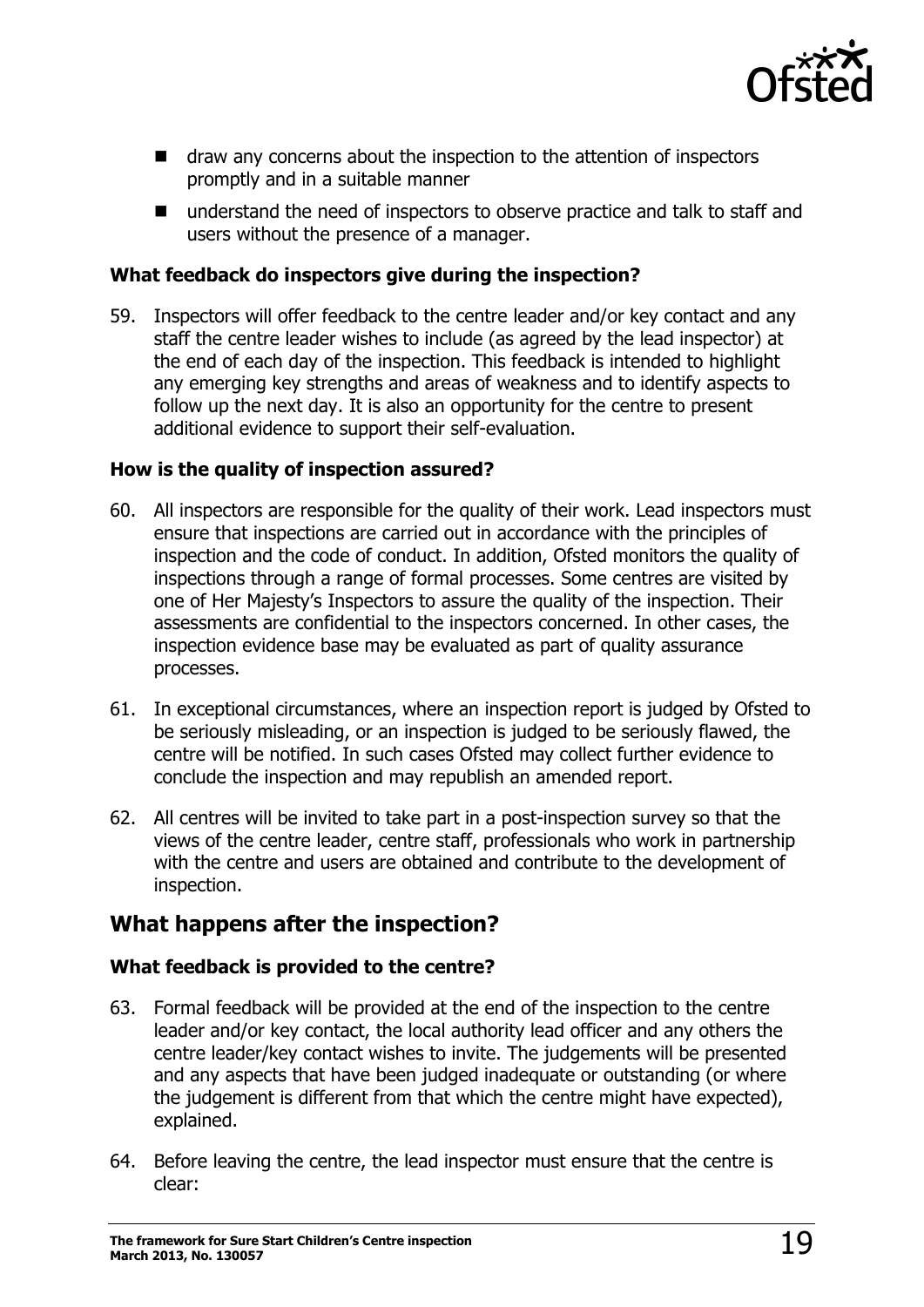

- about the grades awarded for each judgement required under the evaluation schedule
- $\blacksquare$  that the grades awarded may be subject to change
- that the main points provided orally in the formal feedback will be referred to in the text of the report
- about the recommendations for improvement
- about the procedures leading to the publication of the report
- about the complaints procedure
- where relevant, about the implications of the centre being judged as requiring improvement or inadequate.

#### **What are the written outcomes of the inspection?**

65. Following the inspection, the lead inspector will write a report setting out the main findings of the inspection. The findings should be consistent with those explained orally to the centre during the feedback. The centre or leader will normally receive the report to comment on factual accuracy within 10 days of the inspection.

#### **How is the quality of inspection reports assured?**

66. The lead inspector will provide a first draft of the report to Ofsted's quality assurance team and, following editing, the team will forward the report to the centre for a factual check. One working day will be allocated to the centre to comment on the draft, unless the centre receives an inadequate judgement, in which case five days will be allowed for comments.

#### **When is the report issued?**

- 67. The report will be published on our website [\(www.ofsted.gov.uk/reports\)](http://www.ofsted.gov.uk/reports) within 15 working days of the end of the inspection or 25 days in the case of the overall effectiveness of the children's centre being judged inadequate.
- 68. A copy of the children's centre report will be sent to the local authority and to the centre leader.
- 69. Ofsted will publish the report on its website five days after it has been sent to the local authority for distribution.
- 70. In exceptional circumstances Ofsted may decide that the normal period for completion of the inspection report should be extended.

#### **What must the local authority do when the inspection report is received?**

71. The local authority may choose to send a copy of the inspection report to all relevant parties. There is no legal definition of relevant parties but statutory guidance suggests these may include partner agencies, members of the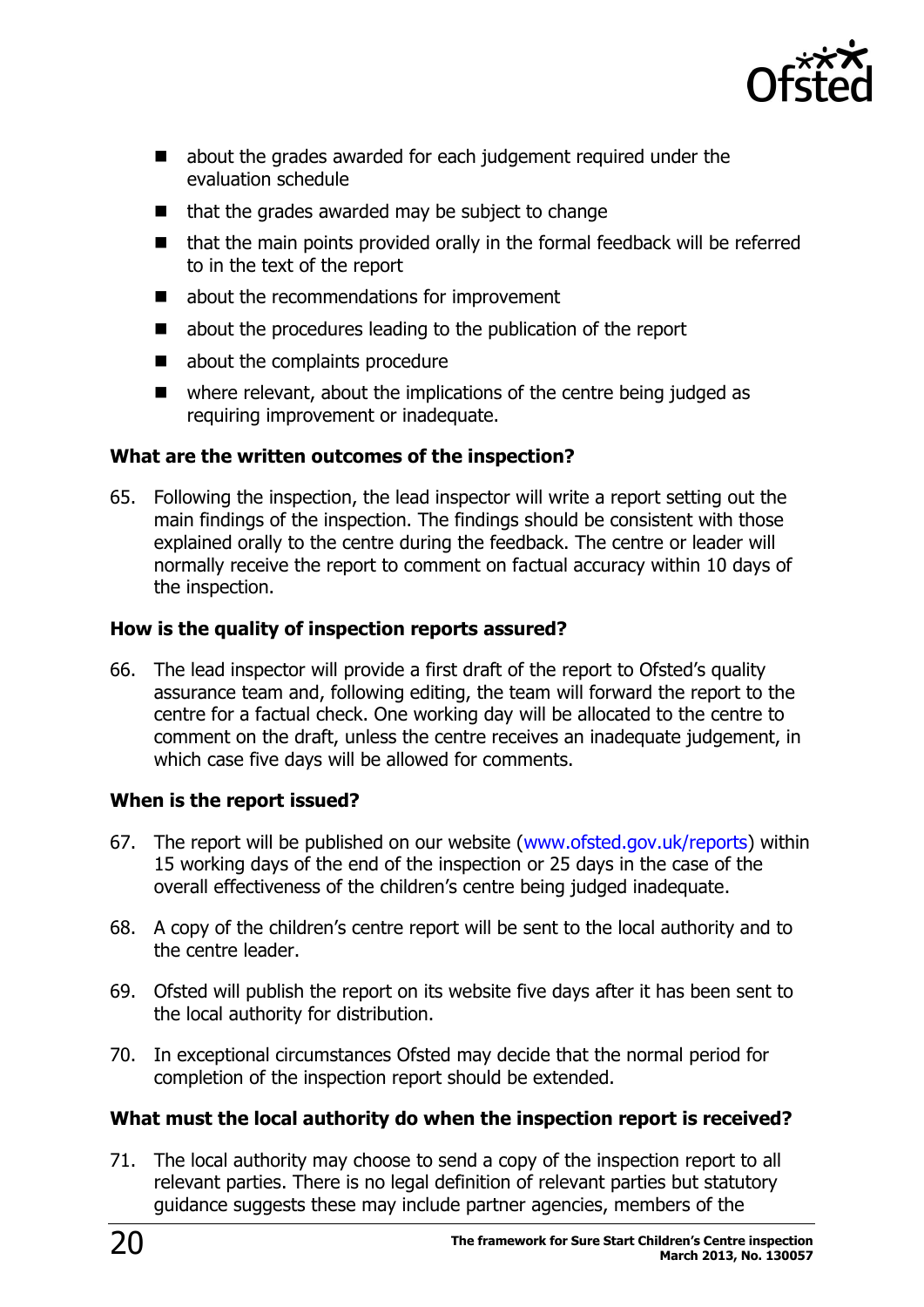

centre's advisory board and any other person who may have to take action as a result of the report.

72. The local authority, or another body appointed by the local authority, must prepare an action plan in response to the recommendations of the report no more than two months after the date the report was received.

#### **How do children's centres complain about their inspection or inspection report?**

- 73. Any concerns the centre has about an inspection should be raised with the lead inspector while the inspection is being carried out and, where possible, resolved. Concerns may also be raised with a quality assurance inspector should one have been allocated to the inspection. If the concerns are not resolved by these means, or the person expressing the concern does not feel that due weight is being given to the concerns, or an independent view is sought, then the person raising the concern, or someone acting on his or her behalf, should contact the Ofsted helpline on 0300 123 1231.
- 74. Similarly, if the centre has any concerns about the inspection report these should be raised with the Ofsted helpline number as above.
- 75. If it has not been possible to resolve concerns raised then individuals or centres may decide to lodge a formal complaint. The complaints procedures are available on our website, [www.ofsted.gov.uk.](http://www.ofsted.gov.uk/)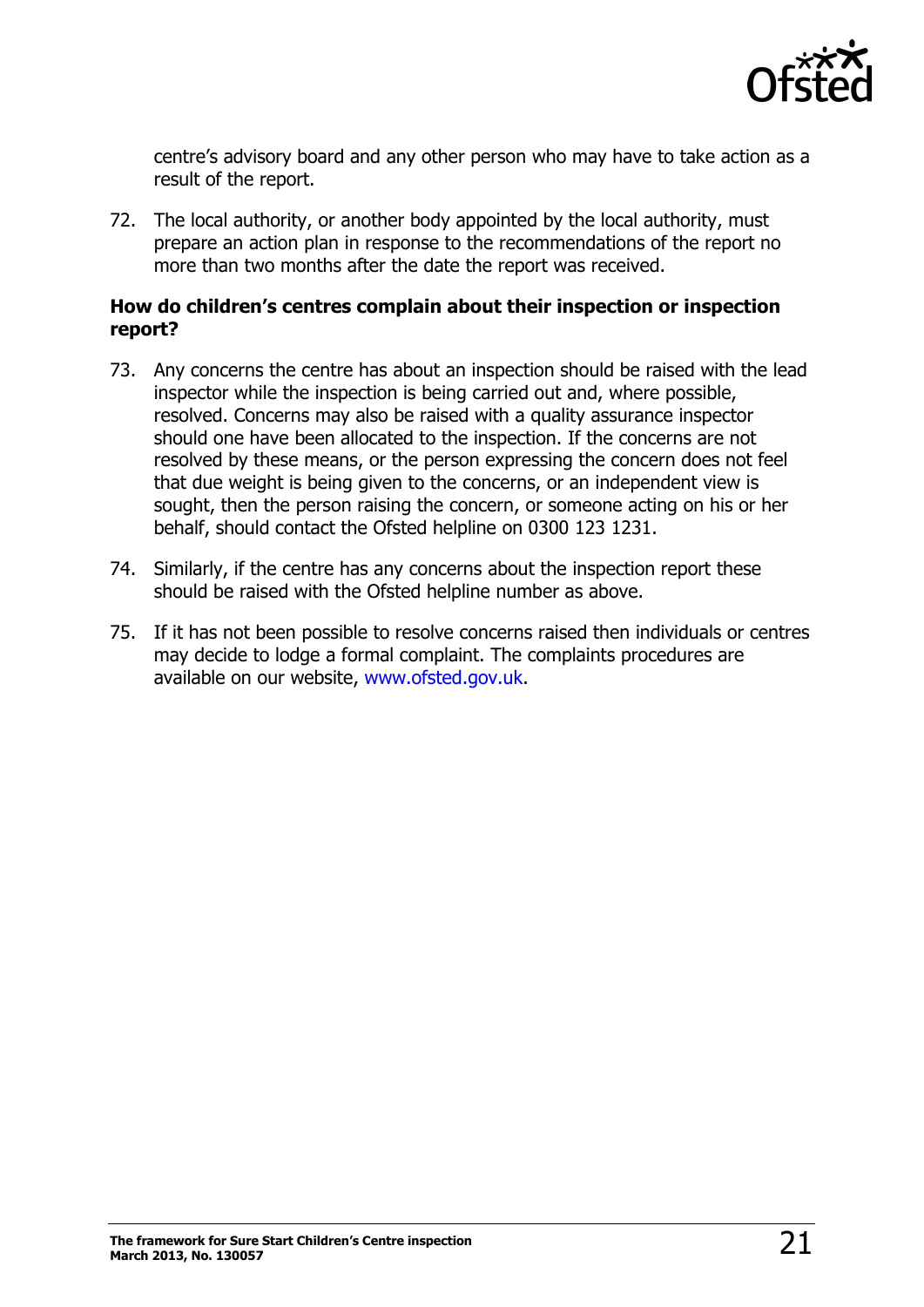

# <span id="page-21-0"></span>**Annex A. Terminology**

**Advisory board:** a group of persons who represent the interests of the children's centre users. The role of advisory board members is to provide advice, assistance and challenge to centre leaders, in order to ensure that the children's centre operates effectively and efficiently and fulfils its remit.

**Childcare Act 2006:** This is the law that sets out:

- duties on local authorities to improve outcomes for children and to ensure access to information about childcare provision in their area
- the legal provisions for the regulation and inspection of provision for children from birth to age 17
- the Early Years Foundation Stage: this is the framework for the delivery of quality integrated care and education for children from birth to the 31 August following their fifth birthday.

**Children's centre inspection types:** For the purposes of inspection, children's centres may be organised as:

- a children's centre group
- single centres.

A **children's centre group** has shared leadership and management **and** integrated services. Although it will consist of several centres, it is inspected as one children's centre and this will result in the publication of a single inspection report. The inspection looks at access to services and activities by families through the group; the services on offer by the group; and the impact they have. It does not make separate judgements about the individual centres that make up the group.

For the purposes of inspection, a **single centre** has one inspection and this will result in the publication of a single inspection report. A single centre:

- $\blacksquare$  will normally have one main site although it may have other sites (often known as satellites) that are not centres in their own right and may open for only limited times and offer only limited services
- will offer some activities for children on at least one site
- may share particular services with other centres either through a formal or informal arrangement. We will normally refer to this as **collaborative working.**

In some cases a single centre may share management with other centres but does not offer integrated services with those centres (for example a local authority may have commissioned all phase two centres out to a third party organisation across the whole authority but each centre operates in its own right and does not share services).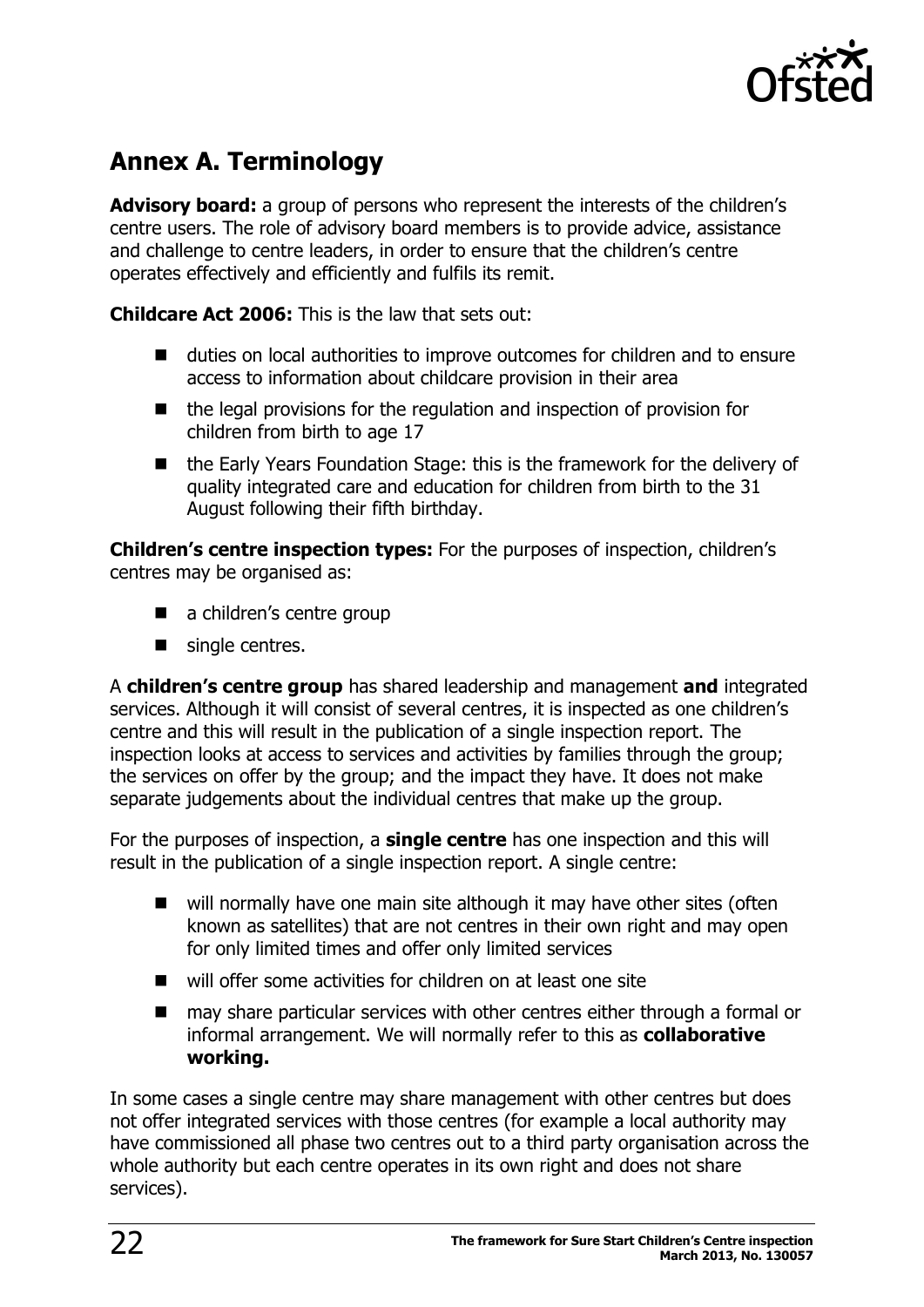

**Common Assessment Framework:** a process whereby practitioners such as health visitors, social workers and children's centre outreach workers, can identify a child's or young person's needs early, assess those needs holistically, deliver coordinated services and review progress.

**Early childhood services** include: early years provision; the social services functions of the local authority in relation to young children, parents and prospective parents; health services relating to young children, parents or prospective parents; provision of assistance to parents and prospective parents for training and employment; and information and assistance for parents and prospective parents.

**Early support programme:** a programme for the families and carers of disabled children under five years of age. It allows families to co-ordinate the support they receive from health, education and social care professionals and organisations, and ensures they have more involvement in the care of their child and the organisation of future plans.

**Early Years Foundation Stage:** the statutory framework for the early education and care of children from birth to the 31 August following their fifth birthday. It includes requirements for the provision of young children's safeguarding and welfare, and their learning and development, which all providers must meet, as well as good practice guidance. The Early Years Foundation Stage must be delivered by all schools and early years settings that are registered on the Early Years Register.

**Early Years Foundation Stage Profile (EYFSP):** this provides parents and carers, practitioners and teachers with a summary of a child's knowledge, understanding and abilities, and an assessment of their progress against the early learning goals. It must be completed for all children in their final term in the Early Years Foundation Stage.

**Early years provision:** providers who are registered by Ofsted to care for children in the early years age group. These include:

- maintained and independent schools, including academies, directly responsible for provision for children from birth to the age of three or where no child attending the provision is a pupil of the school
- childcarers, such as childminders, day nurseries, pre-schools, wrap around provision and private nursery schools, which provide for children in the early years age group.

**Employability programmes:** Short learning programmes aiming to help unemployed learners into work. Terms used for unemployed people on benefits include: work-related activity group (WRAG), jobseekers allowance (JSA) and employment support allowance (ESA).

**Families** includes: parents and young children, and prospective parents and carers including wider family members.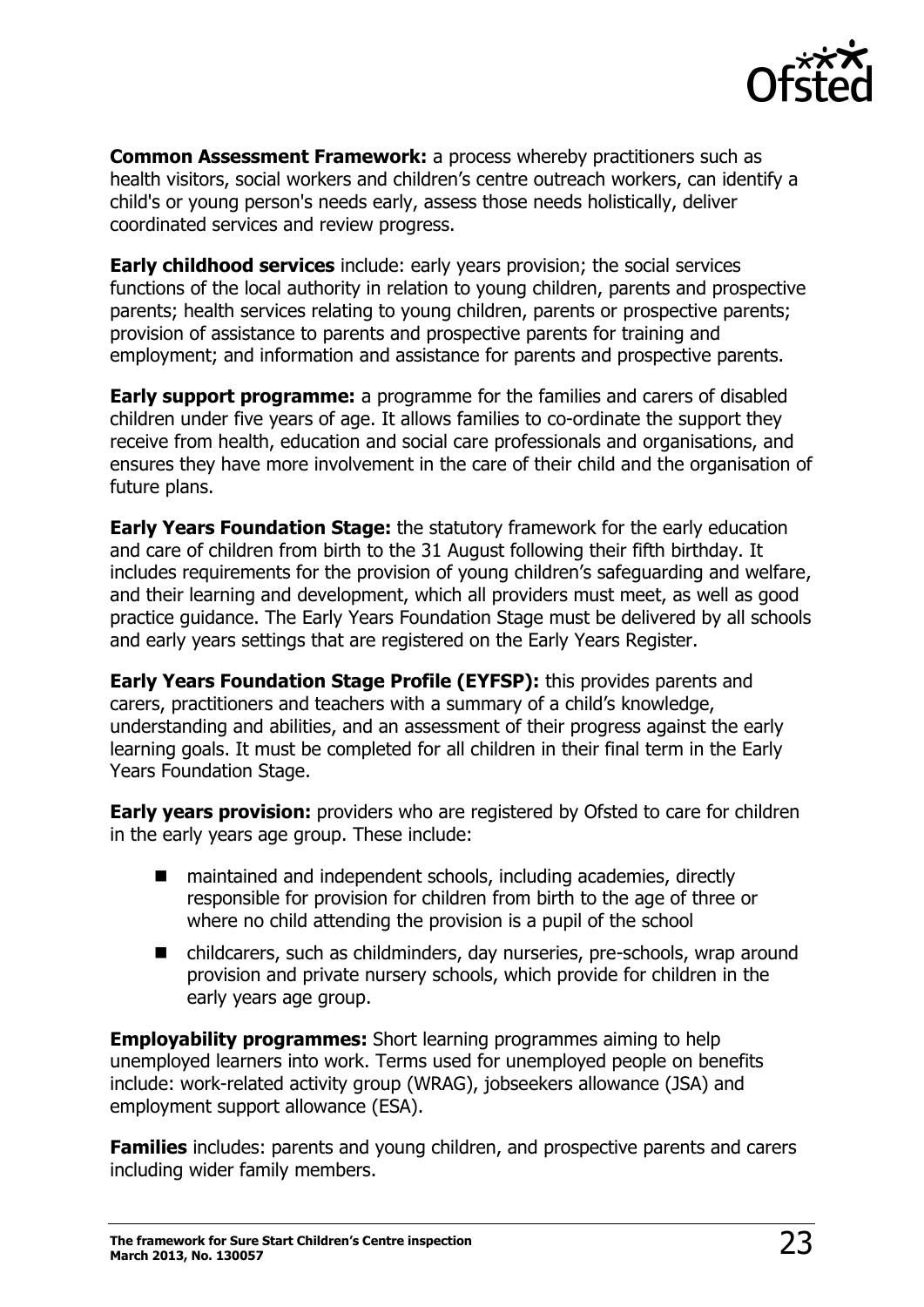

**Inspection Services Provider (ISP):** Inspection services providers are external organisations contracted by Ofsted to provide Additional Inspectors, administrative support on inspection, the collation of pre-inspection information for inspectors via a portal, quality assurance and production of reports, and post-inspection evaluation by providers.

**Inspections of childcare and/or early education**: inspections of the Early Years Foundation Stage or requirements of the Childcare Register provided directly by a centre or by schools and settings working in partnership with the centre. It does not refer to all inspections of childcare and early years in the reach area of the centre.

**Joint observations:** an opportunity for senior centre staff to observe a particular activity session, course or other piece of work with an inspector, and discuss key findings from this.

**Key contact:** usually a senior member of the centre's staff who has been designated to provide the vital key link between the children's centre and the inspection team. The key contact is usually the centre leader and he/she is invited to attend team meetings. In addition this person undertakes other critical tasks throughout the inspection related to the organisation of inspection timetables and activities and the evidence base that inspectors require. Where there is an inspection of more than one centre operating as group or a simultaneous inspection of single centres, each centre may have a named contact who liaises with a named inspector.

**Locality:** a geographical area that is usually a smaller unit than the local authority as a whole (unless the local authority is a very small unitary authority). For the purposes of inspection, the locality is the area within the local authority that the inspection team covers. Where possible, inspections of centres in a locality will happen simultaneously allowing for the sharing of some evidence and inspector resource. Inspection in a locality may consist of:

- one or more children's centre groups
- merged or supercentres (where two or more centres have merged to have a large reach area)
- up to five single centres (this may be a collaborative arrangement)
- a reach area of around 3,000
- any combination of these depending on local authority arrangements.

**Parents:** include fathers, mothers, carers and other adults with responsibility for looking after a child, and prospective parents.

**Reach area** (may be abbreviated to 'area'): a designated geographical area within the local community which is the centre's catchment area.

**School readiness:** refers to how well prepared a child is to succeed when s/he starts school, and the extent to which s/he has acquired the skills, abilities and knowledge needed to make the most of the school curriculum.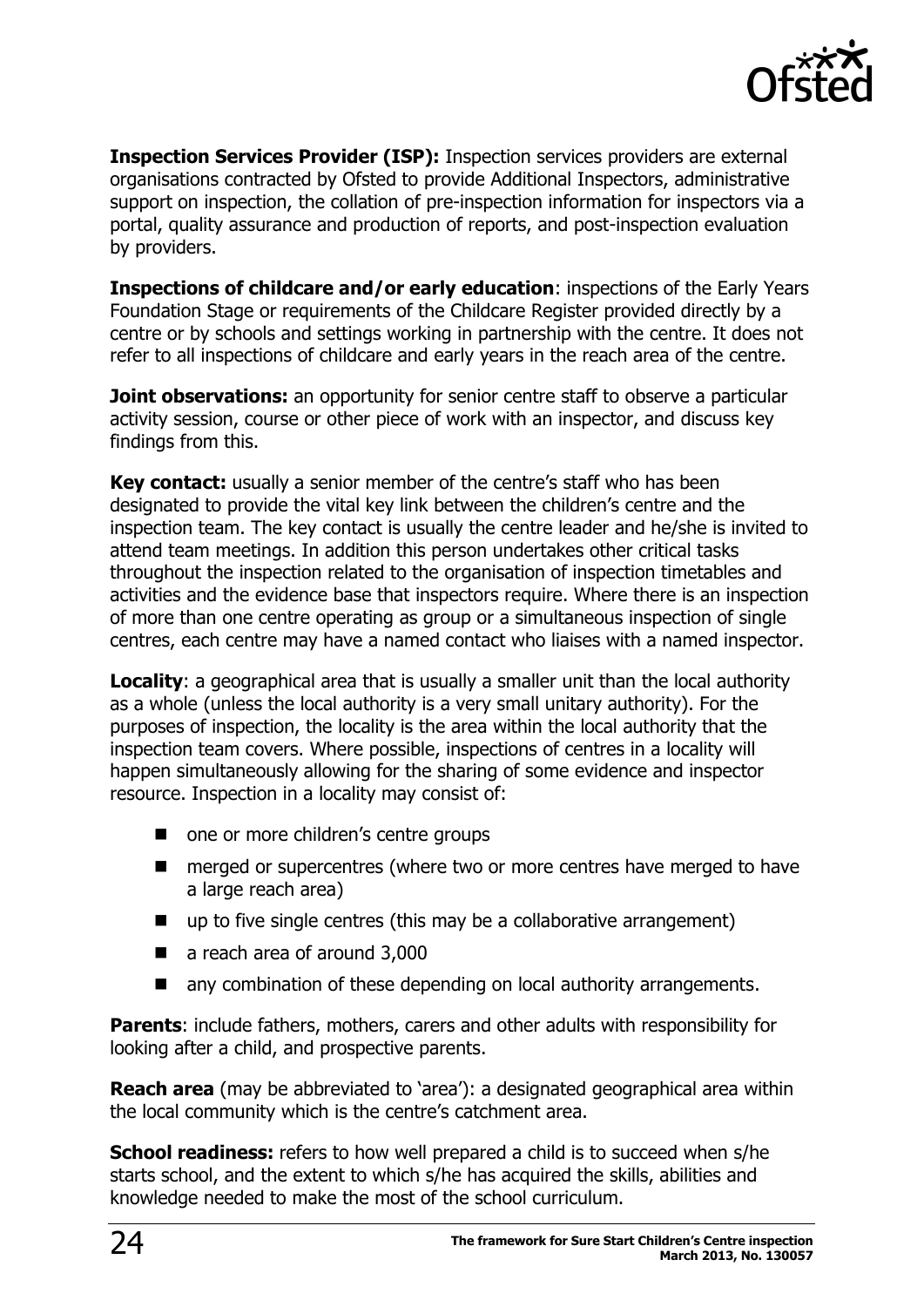

**Stakeholder:** a person, group or organisation who has an interest or concern in the children's centre.

**'Stand-alone':** is used to describe the inspection of one single centre only, where circumstances mean that it is not possible to inspect is simultaneously alongside a number of other single centres in the same locality.

**SureStart On:** The main source of information for scheduling is the SureStart On database managed on behalf of the Department for Education.

**Target groups:** refer to the groups and families the centre identifies as having needs or circumstances that require particularly perceptive intervention and/or additional support. The following list is not exhaustive and does not imply that young children or families in any of these categories require additional support. The target groups will vary according to the centre's identification of its community and their needs but in any particular centre may include:

- lone parents, teenage mothers and pregnant teenagers
- children from low income backgrounds
- children living with domestic abuse, adult mental health issues and substance abuse
- children 'in need' or with a child protection plan
- children of offenders and/or those in custody
- $\blacksquare$  fathers, particularly those with any other identified need, for example, teenage fathers and those in custody
- those with protected characteristics<sup>16</sup>, as defined by the Equality Act 2010
- children who are in the care of the local authority (looked after children)
- children who are being cared for by members of their extended family such as a grandparent, aunt or older sibling
- families identified by the local authority as 'troubled families' who have children under five
- $\blacksquare$  families who move into and out of the area relatively quickly (transient families), such as asylum seekers, armed forces personnel and those who move into the area seeking employment or taking up seasonal work
- any other vulnerable groups or individual families including those young children and families identified as at risk of harm by other services – such as adult social care, schools, police, and health services.

**Tracking:** the actions and strategies that leaders and managers employ to monitor the effectiveness and impact of a centre's work. For example this may include using

 $\overline{a}$ 

<sup>&</sup>lt;sup>16</sup> Children and families with protected characteristics may include: those for whom English is an additional language; those from minority ethnic groups; those from Gypsy, Roma and Traveller families; those from lesbian, gay and transgender families.